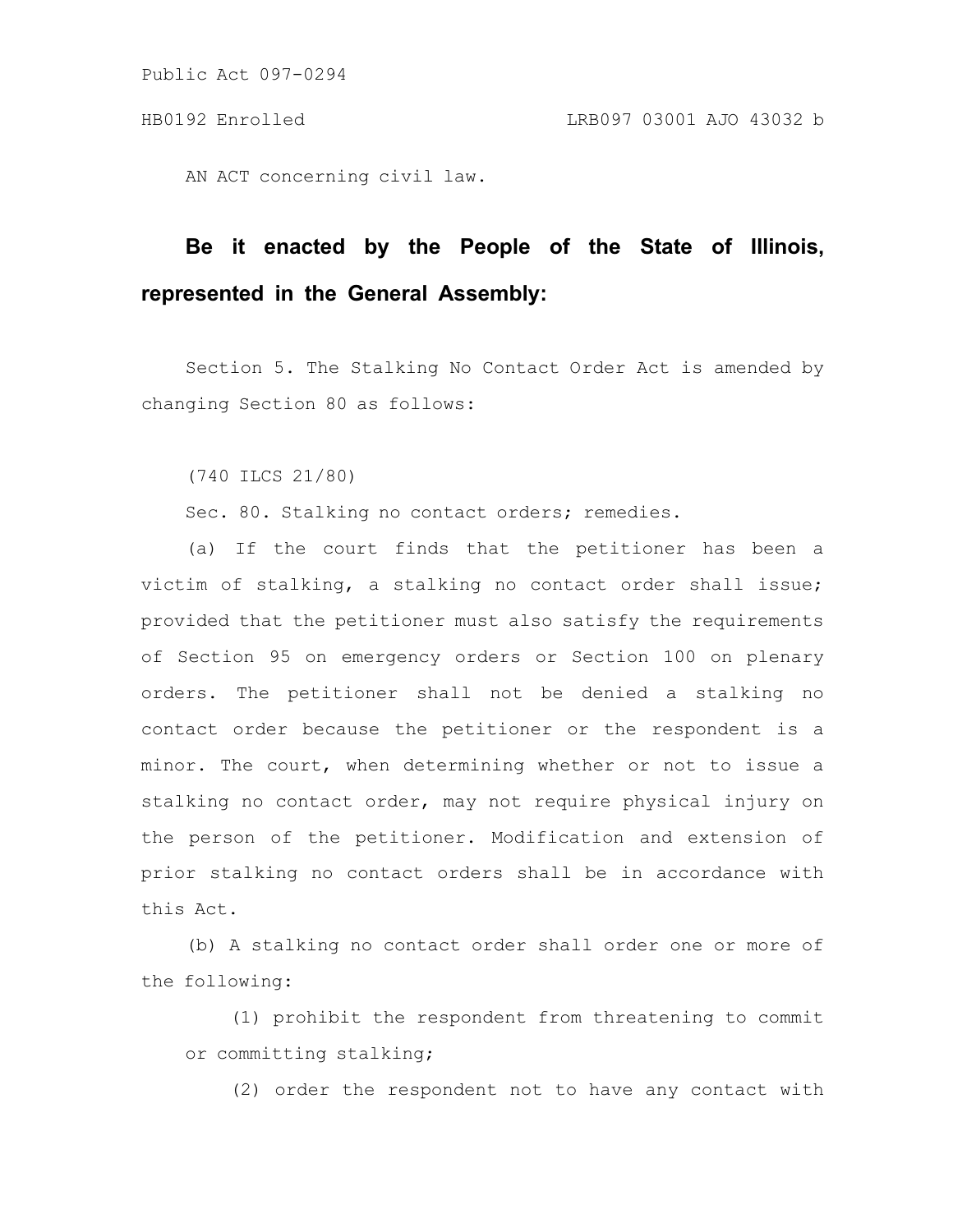the petitioner or a third person specifically named by the court;

(3) prohibit the respondent from knowingly coming within, or knowingly remaining within a specified distance of the petitioner or the petitioner's residence, school, daycare, or place of employment, or any specified place frequented by the petitioner; however, the court may order the respondent to stay away from the respondent's own residence, school, or place of employment only if the respondent has been provided actual notice of the opportunity to appear and be heard on the petition;

(4) prohibit the respondent from possessing a Firearm Owners Identification Card, or possessing or buying firearms; and

(5) order other injunctive relief the court determines to be necessary to protect the petitioner or third party specifically named by the court.

(b-5) When the petitioner and the respondent attend the same public, private, or non-public elementary, middle, or high school, the court when issuing a stalking no contact order and providing relief shall consider the severity of the act, any continuing physical danger or emotional distress to the petitioner, the educational rights guaranteed to the petitioner and respondent under federal and State law, the availability of a transfer of the respondent to another school, a change of placement or a change of program of the respondent,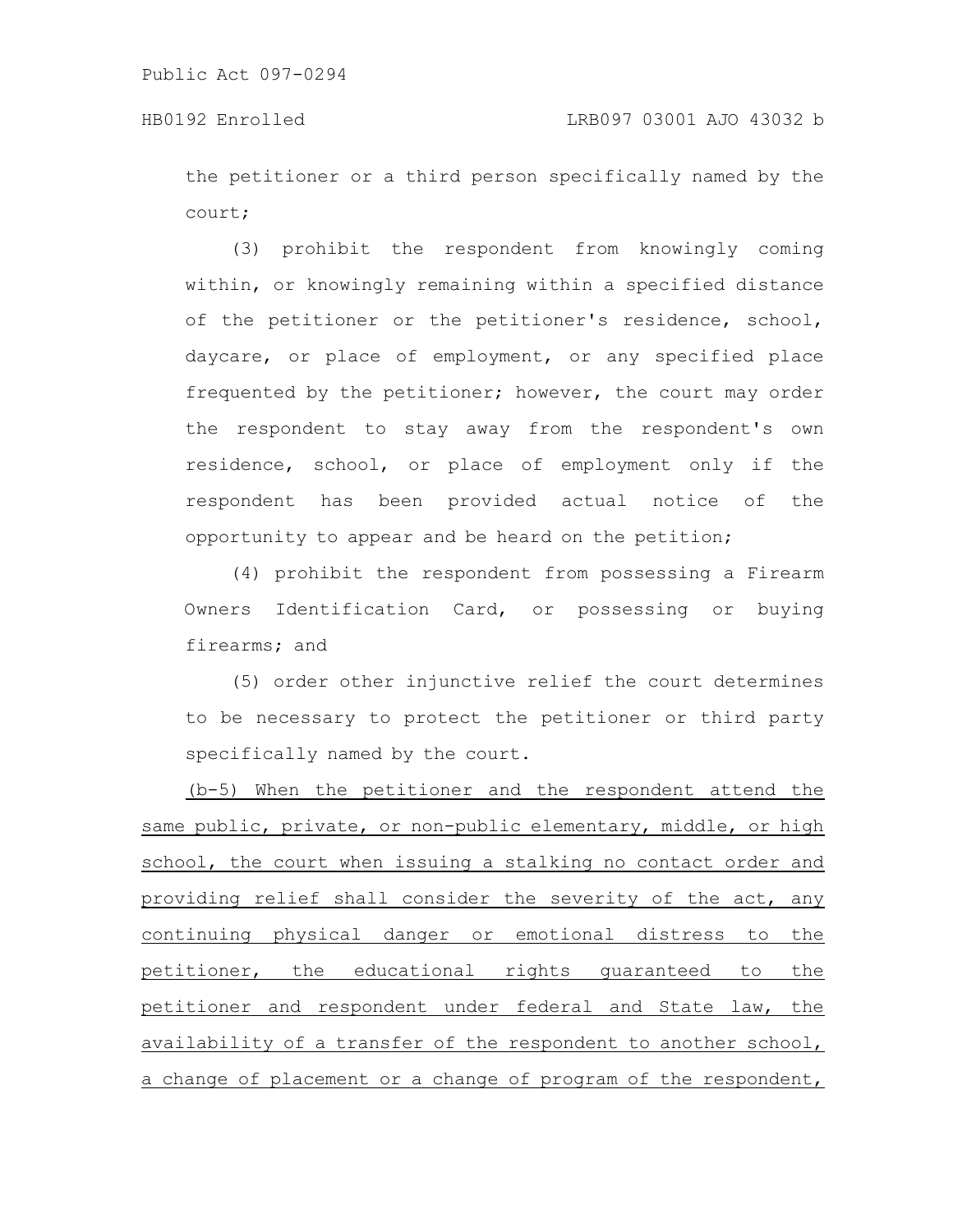the expense, difficulty, and educational disruption that would be caused by a transfer of the respondent to another school, and any other relevant facts of the case. The court may order that the respondent not attend the public, private, or non-public elementary, middle, or high school attended by the petitioner, order that the respondent accept a change of placement or program, as determined by the school district or private or non-public school, or place restrictions on the respondent's movements within the school attended by the petitioner. The respondent bears the burden of proving by a preponderance of the evidence that a transfer, change of placement, or change of program of the respondent is not available. The respondent also bears the burden of production with respect to the expense, difficulty, and educational disruption that would be caused by a transfer of the respondent to another school. A transfer, change of placement, or change of program is not unavailable to the respondent solely on the ground that the respondent does not agree with the school district's or private or non-public school's transfer, change of placement, or change of program or solely on the ground that the respondent fails or refuses to consent to or otherwise does not take an action required to effectuate a transfer, change of placement, or change of program. When a court orders a respondent to stay away from the public, private, or non-public school attended by the petitioner and the respondent requests a transfer to another attendance center within the respondent's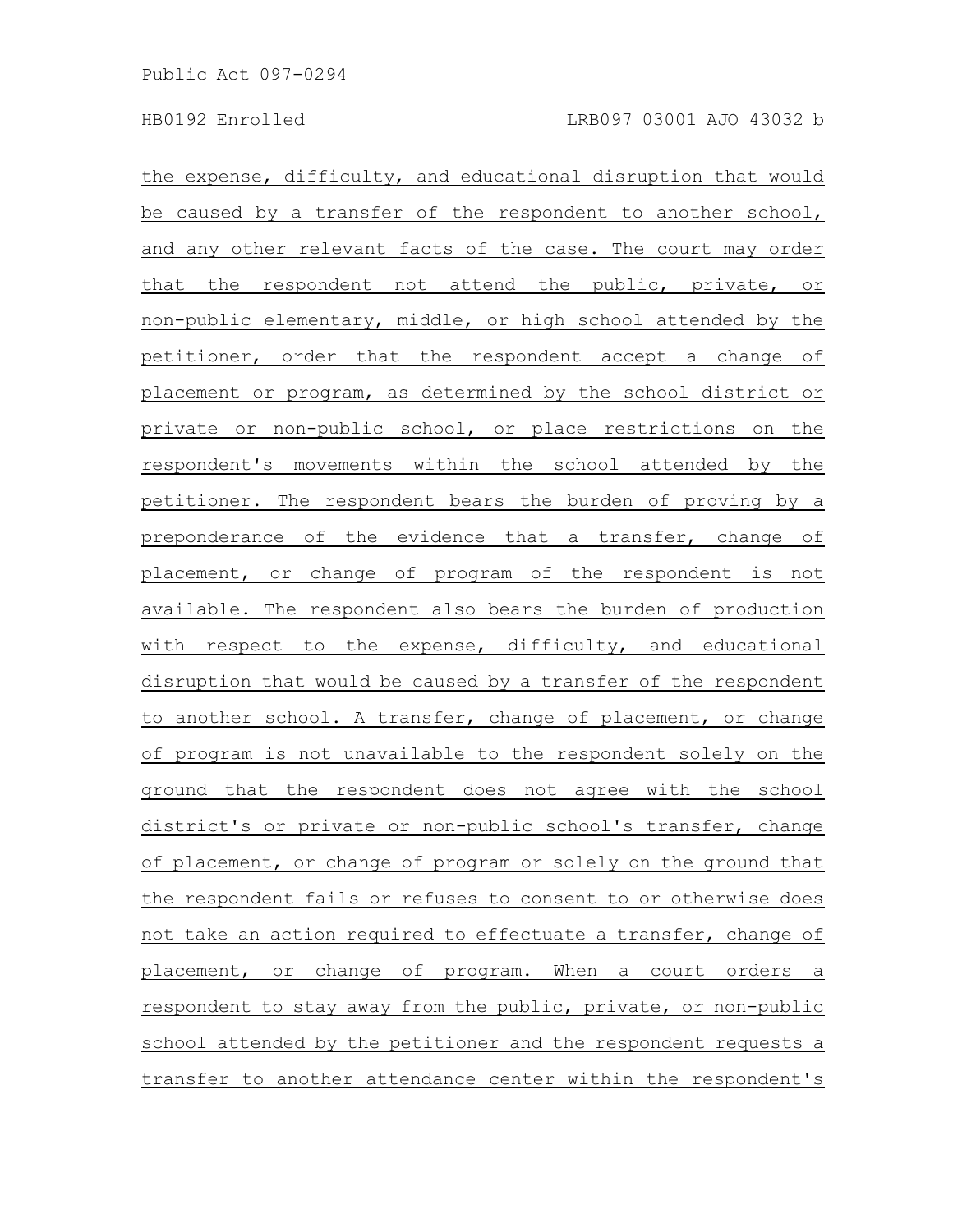school district or private or non-public school, the school district or private or non-public school shall have sole discretion to determine the attendance center to which the respondent is transferred. In the event the court order results in a transfer of the minor respondent to another attendance center, a change in the respondent's placement, or a change of the respondent's program, the parents, guardian, or legal custodian of the respondent is responsible for transportation and other costs associated with the transfer or change.

(b-6) The court may order the parents, guardian, or legal custodian of a minor respondent to take certain actions or to refrain from taking certain actions to ensure that the respondent complies with the order. In the event the court orders a transfer of the respondent to another school, the parents, guardian, or legal custodian of the respondent are responsible for transportation and other costs associated with the change of school by the respondent.

(b-7) The court shall not hold a school district or private or non-public school or any of its employees in civil or criminal contempt unless the school district or private or non-public school has been allowed to intervene.

(b-8) The court may hold the parents, guardian, or legal custodian of a minor respondent in civil or criminal contempt for a violation of any provision of any order entered under this Act for conduct of the minor respondent in violation of this Act if the parents, guardian, or legal custodian directed,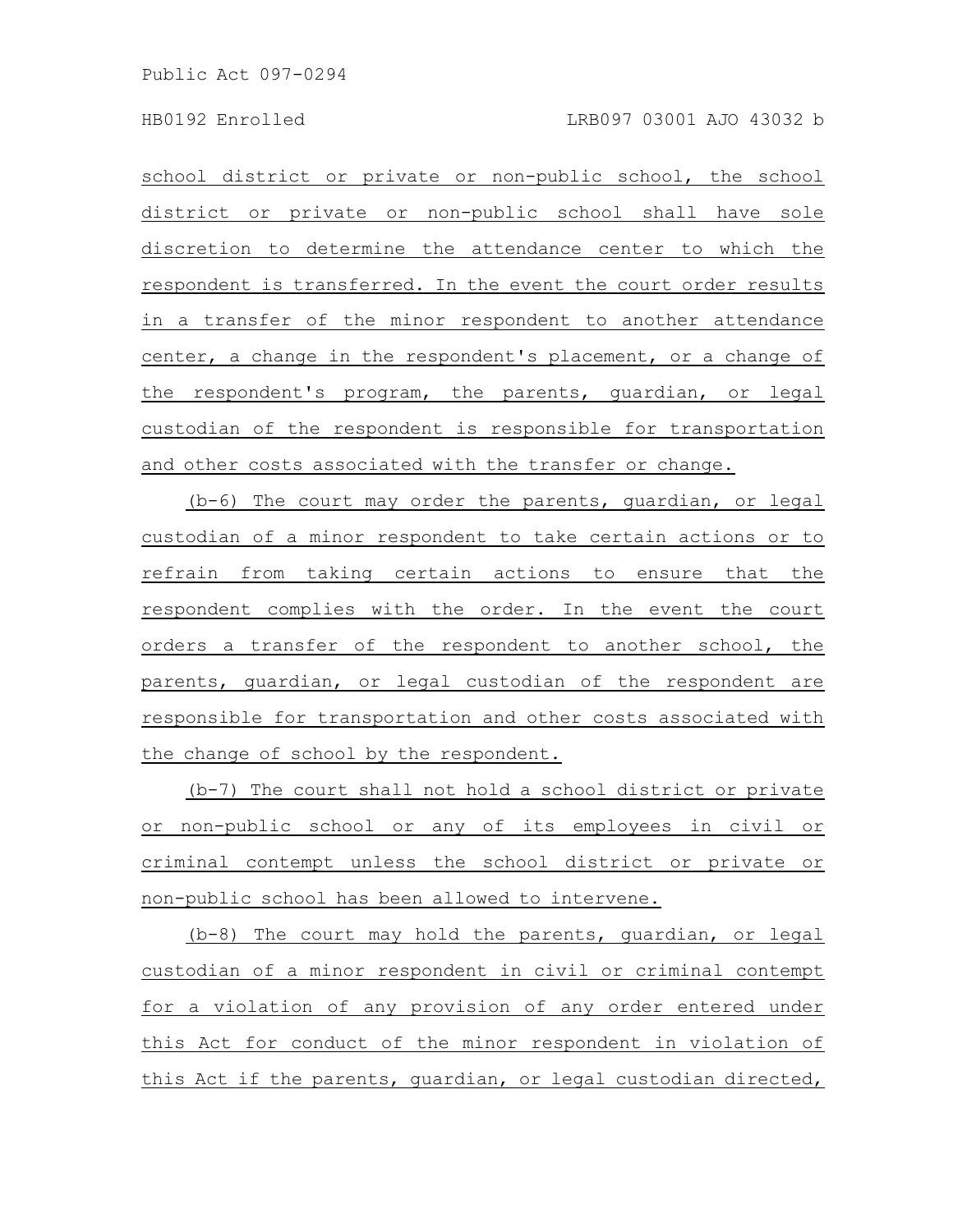encouraged, or assisted the respondent minor in such conduct.

(c) The court may award the petitioner costs and attorneys fees if a stalking no contact order is granted.

(d) Monetary damages are not recoverable as a remedy. (Source: P.A. 96-246, eff. 1-1-10.)

Section 10. The Civil No Contact Order Act is amended by changing Sections 213 and 220 as follows:

(740 ILCS 22/213)

Sec. 213. Civil no contact order; remedies.

(a) If the court finds that the petitioner has been a victim of non-consensual sexual conduct or non-consensual sexual penetration, a civil no contact order shall issue; provided that the petitioner must also satisfy the requirements of Section 214 on emergency orders or Section 215 on plenary orders. The petitioner shall not be denied a civil no contact order because the petitioner or the respondent is a minor. The court, when determining whether or not to issue a civil no contact order, may not require physical injury on the person of the victim. Modification and extension of prior civil no contact orders shall be in accordance with this Act.

(b) (Blank).

(b-5) The court may provide relief as follows:

(1) prohibit the respondent from knowingly coming within, or knowingly remaining within, a specified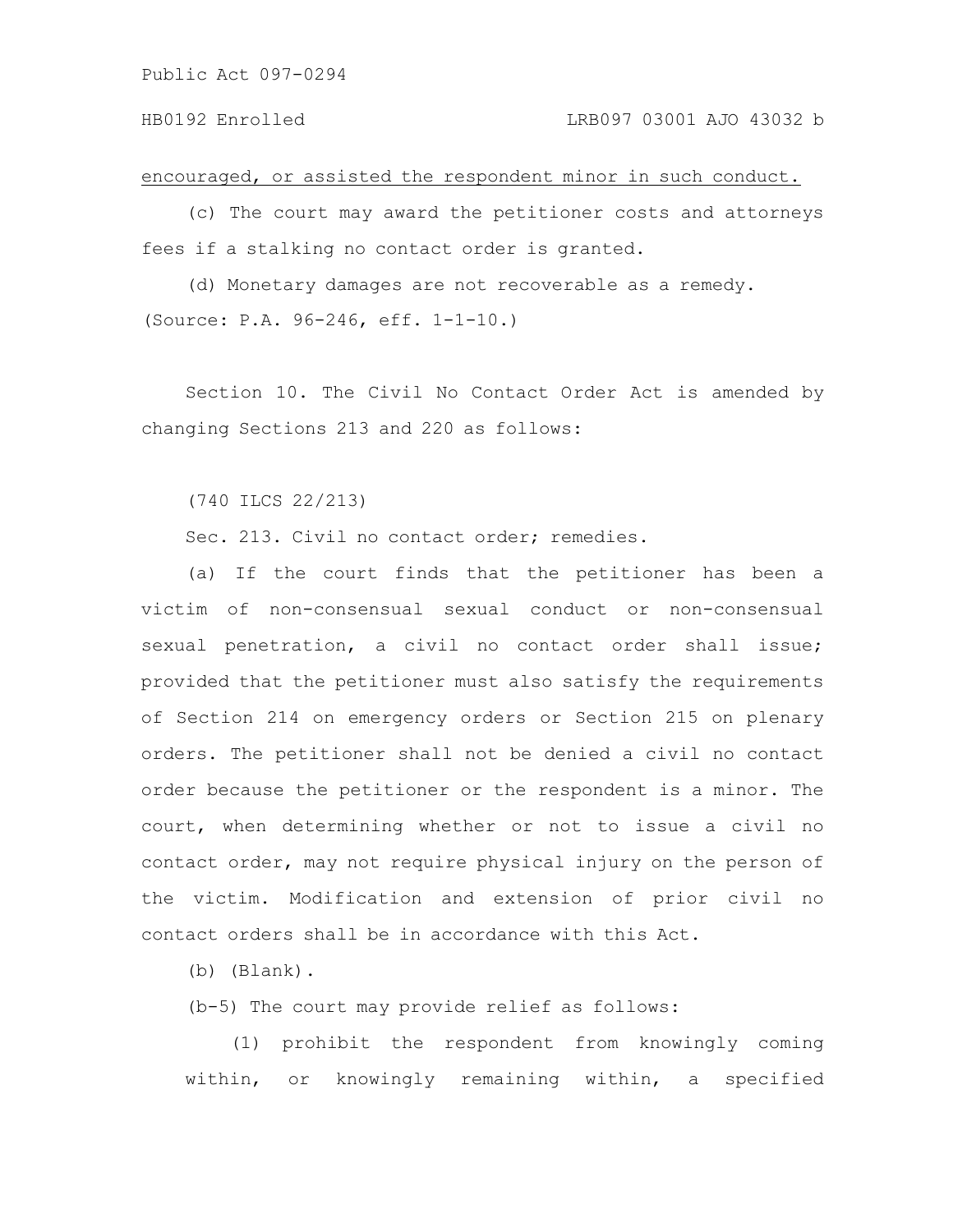distance from the petitioner;

(2) restrain the respondent from having any contact, including nonphysical contact, with the petitioner directly, indirectly, or through third parties, regardless of whether those third parties know of the order;

(3) prohibit the respondent from knowingly coming within, or knowingly remaining within, a specified distance from the petitioner's residence, school, day care or other specified location;

(4) order the respondent to stay away from any property or animal owned, possessed, leased, kept, or held by the petitioner and forbid the respondent from taking, transferring, encumbering, concealing, harming, or otherwise disposing of the property or animal; and

(5) order any other injunctive relief as necessary or appropriate for the protection of the petitioner.

(b-6) When the petitioner and the respondent attend the same public or private elementary, middle, or high school, the court when issuing a civil no contact order and providing relief shall consider, among the other facts of the case, the severity of the act, any continuing physical danger or emotional distress to the petitioner, the educational rights guaranteed to the petitioner and respondent under federal and State law, the availability of a transfer of the respondent to another school, a change of placement or a change of program of the respondent, the expense, difficulty, and educational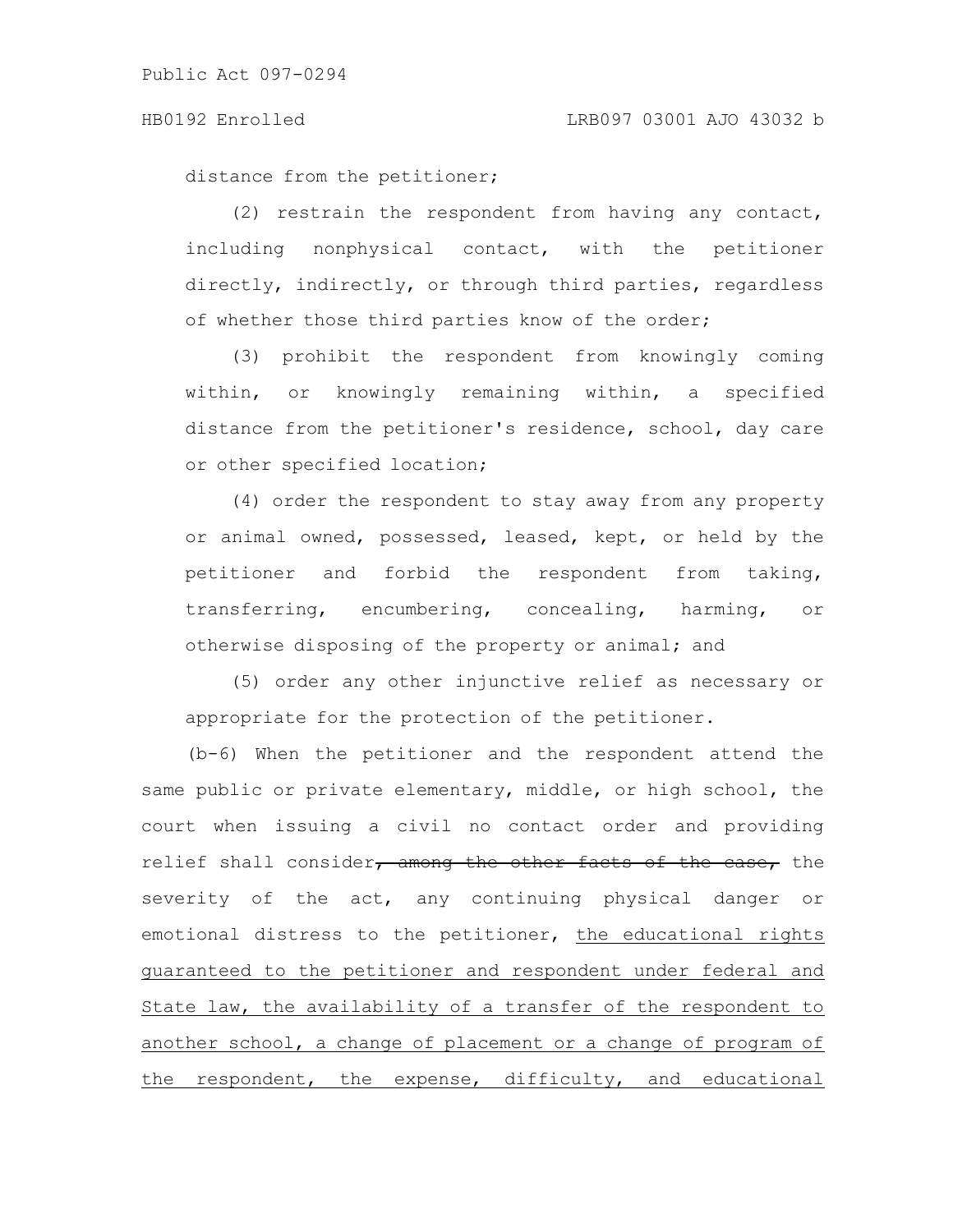disruption that would be caused by a transfer of the respondent to another school, and any other relevant facts of the case and the expense, difficulty, and educational disruption that would be caused by a transfer of the respondent to another school. The court may order that the respondent not attend the public, or private, or non-public elementary, middle, or high school attended by the petitioner, order that the respondent accept a change of placement or program, as determined by the school district or private or non-public school, or place restrictions on the respondent's movements within the school attended by the petitioner. The respondent bears the burden of proving by a preponderance of the evidence that a transfer, change of placement, or change of program of the respondent is not available. The respondent also bears the burden of production with respect to the expense, difficulty, and educational disruption that would be caused by a transfer of the respondent to another school. A transfer, change of placement, or change of program is not unavailable to the respondent solely on the ground that the respondent does not agree with the school district's or private or non-public school's transfer, change of placement, or change of program or solely on the ground that the respondent fails or refuses to consent to or otherwise does not take an action required to effectuate a transfer, change of placement, or change of program. When a court orders a respondent to stay away from the public, private, or non-public school attended by the petitioner and the respondent requests a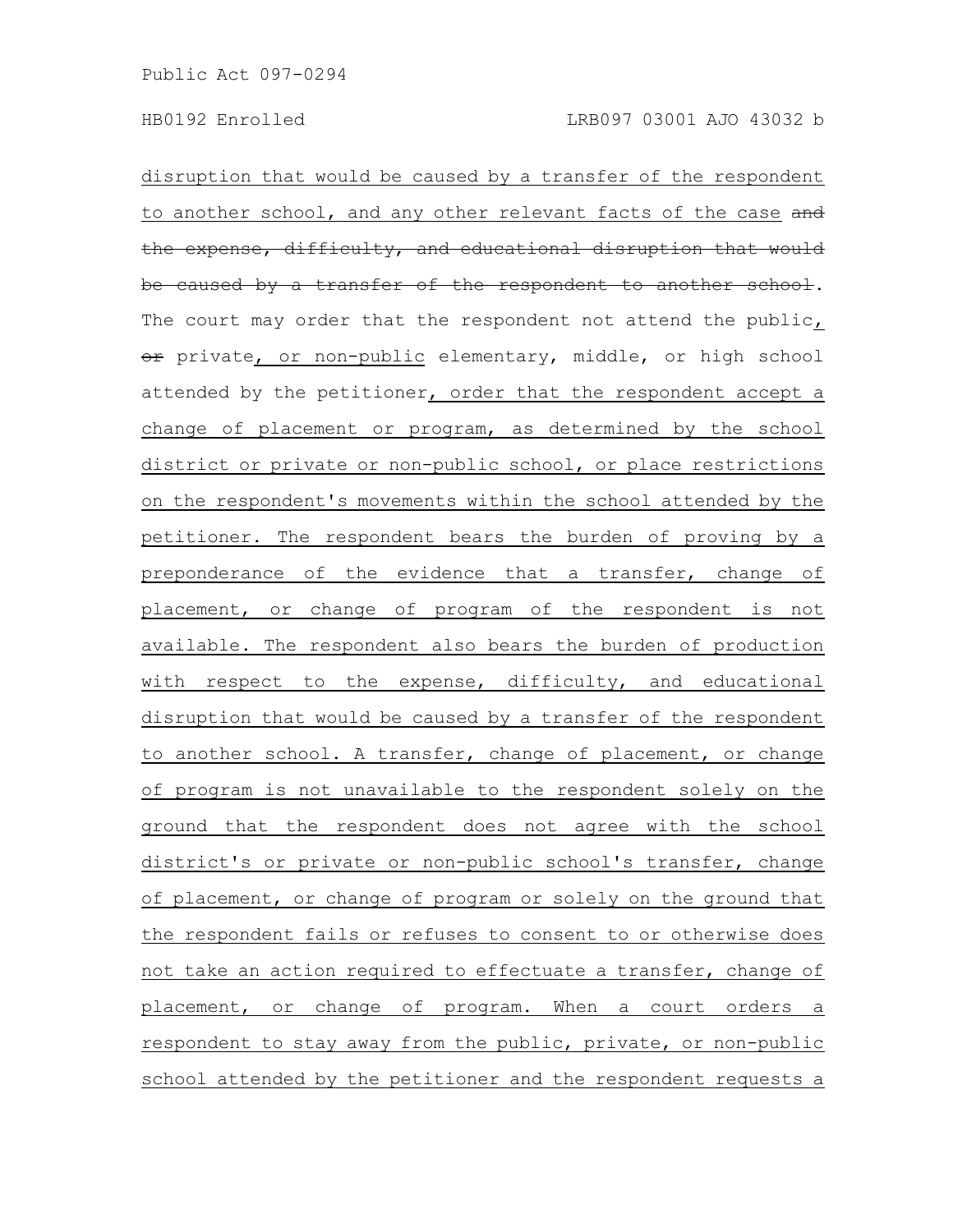transfer to another attendance center within the respondent's school district or private or non-public school, the school district or private or non-public school shall have sole discretion to determine the attendance center to which the respondent is transferred. In the event the court order results in a transfer of the minor respondent to another attendance center, a change in the respondent's placement, or a change of the respondent's program, the parents, guardian, or legal custodian of the respondent is responsible for transportation and other costs associated with the transfer or change.

(b-7) The court may order the parents, guardian, or legal custodian of a minor respondent to take certain actions or to refrain from taking certain actions to ensure that the respondent complies with the order. In the event the court orders a transfer of the respondent to another school, the parents or legal guardians of the respondent are responsible for transportation and other costs associated with the change of school by the respondent.

(c) Denial of a remedy may not be based, in whole or in part, on evidence that:

(1) the respondent has cause for any use of force, unless that cause satisfies the standards for justifiable use of force provided by Article VII of the Criminal Code of 1961;

(2) the respondent was voluntarily intoxicated;

(3) the petitioner acted in self-defense or defense of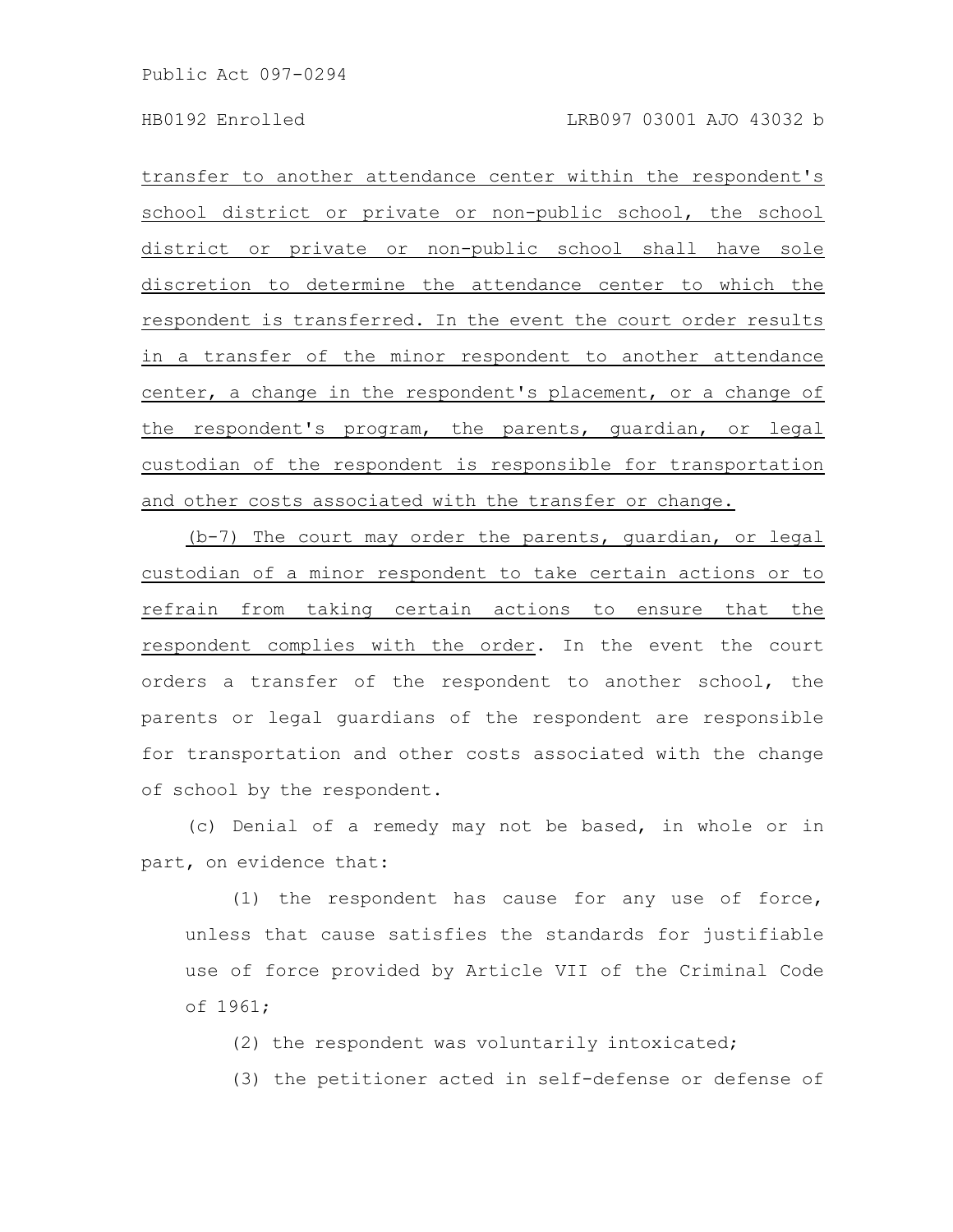### HB0192 Enrolled LRB097 03001 AJO 43032 b

another, provided that, if the petitioner utilized force, such force was justifiable under Article VII of the Criminal Code of 1961;

(4) the petitioner did not act in self-defense or defense of another;

(5) the petitioner left the residence or household to avoid further non-consensual sexual conduct or non-consensual sexual penetration by the respondent; or

(6) the petitioner did not leave the residence or household to avoid further non-consensual sexual conduct or non-consensual sexual penetration by the respondent.

(d) Monetary damages are not recoverable as a remedy. (Source: P.A. 96-311, eff. 1-1-10.)

(740 ILCS 22/220)

Sec. 220. Enforcement of a civil no contact order.

(a) Nothing in this Act shall preclude any Illinois court from enforcing a valid protective order issued in another state.

(b) Illinois courts may enforce civil no contact orders through both criminal proceedings and civil contempt proceedings, unless the action which is second in time is barred by collateral estoppel or the constitutional prohibition against double jeopardy.

(b-1) The court shall not hold a school district or private or non-public school or any of its employees in civil or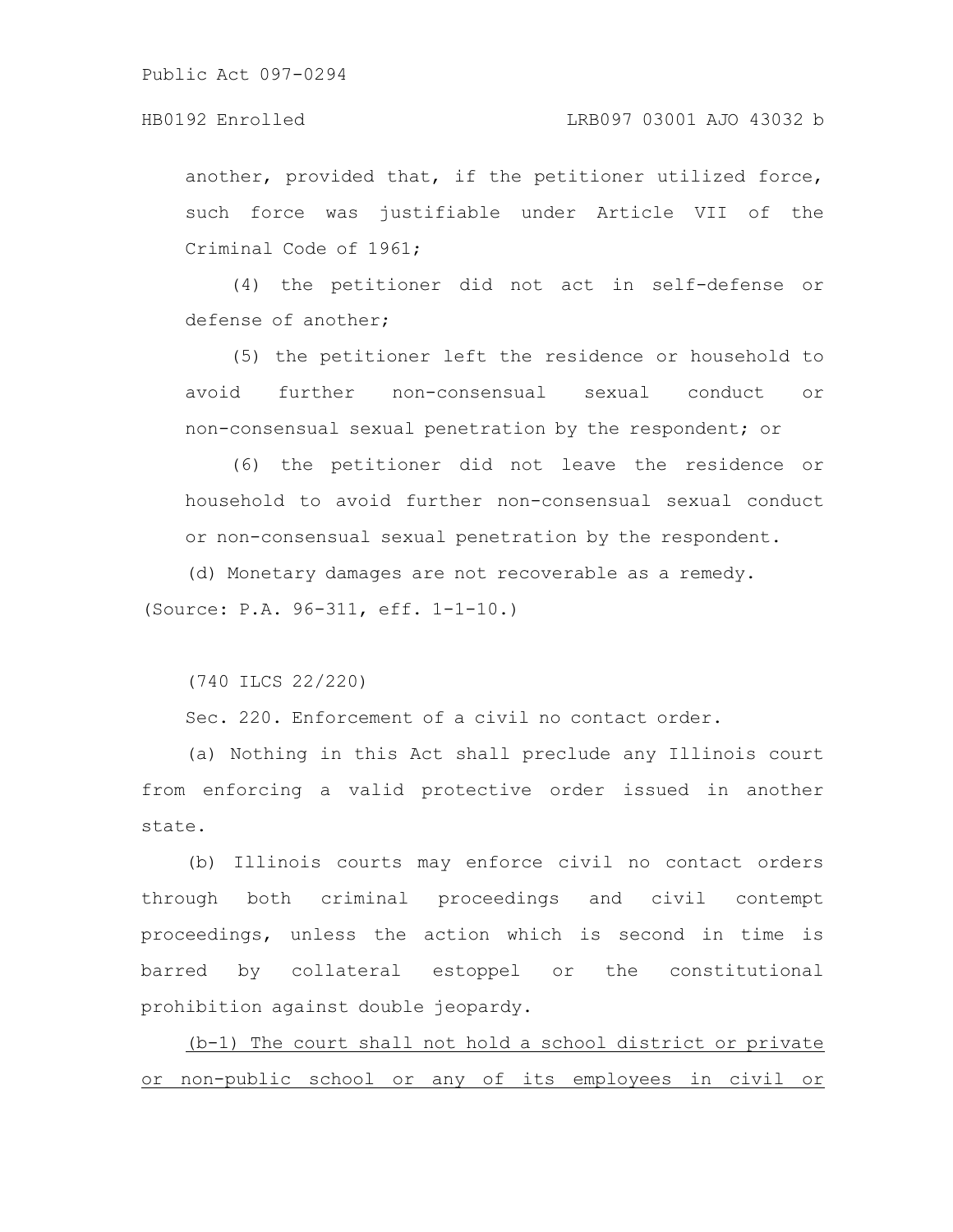criminal contempt unless the school district or private or non-public school has been allowed to intervene.

(b-2) The court may hold the parents, guardian, or legal custodian of a minor respondent in civil or criminal contempt for a violation of any provision of any order entered under this Act for conduct of the minor respondent in violation of this Act if the parents, guardian, or legal custodian directed, encouraged, or assisted the respondent minor in such conduct.

(c) Criminal prosecution. A violation of any civil no contact order, whether issued in a civil or criminal proceeding, shall be enforced by a criminal court when the respondent commits the crime of violation of a civil no contact order pursuant to Section 219 by having knowingly violated:

(1) remedies described in Section 213 and included in a civil no contact order; or

(2) a provision of an order, which is substantially similar to provisions of Section 213, in a valid civil no contact order which is authorized under the laws of another state, tribe, or United States territory.

Prosecution for a violation of a civil no contact order shall not bar a concurrent prosecution for any other crime, including any crime that may have been committed at the time of the violation of the civil no contact order.

(d) Contempt of court. A violation of any valid Illinois civil no contact order, whether issued in a civil or criminal proceeding, may be enforced through civil or criminal contempt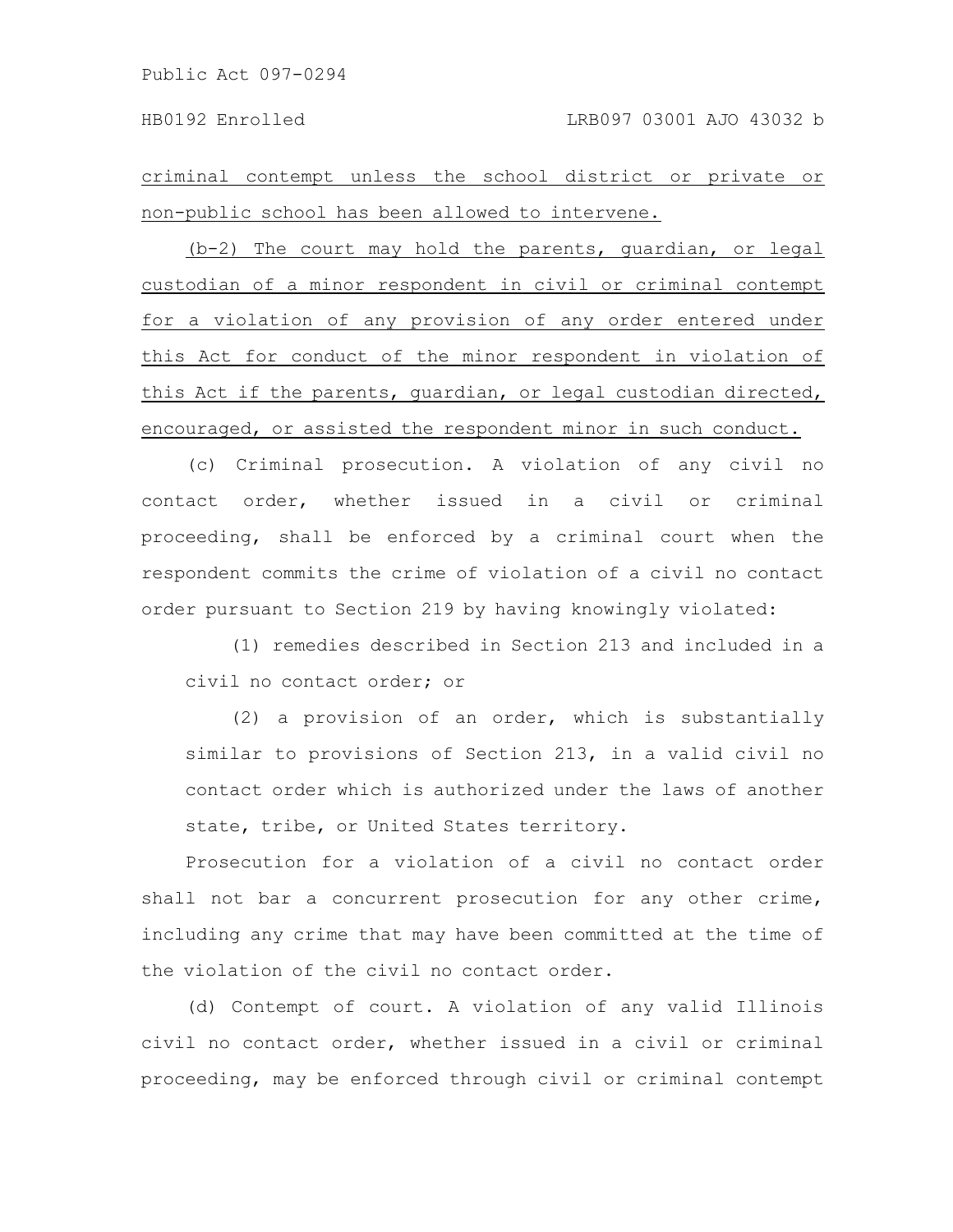procedures, as appropriate, by any court with jurisdiction, regardless of where the act or acts which violated the civil no contact order were committed, to the extent consistent with the venue provisions of this Act.

(1) In a contempt proceeding where the petition for a rule to show cause or petition for adjudication of criminal contempt sets forth facts evidencing an immediate danger that the respondent will flee the jurisdiction or inflict physical abuse on the petitioner or minor children or on dependent adults in the petitioner's care, the court may order the attachment of the respondent without prior service of the petition for a rule to show cause, the rule to show cause, the petition for adjudication of criminal contempt or the adjudication of criminal contempt. Bond shall be set unless specifically denied in writing.

(2) A petition for a rule to show cause or a petition for adjudication of criminal contempt for violation of a civil no contact order shall be treated as an expedited proceeding.

(e) Actual knowledge. A civil no contact order may be enforced pursuant to this Section if the respondent violates the order after the respondent has actual knowledge of its contents as shown through one of the following means:

(1) by service, delivery, or notice under Section 208;

(2) by notice under Section 218;

(3) by service of a civil no contact order under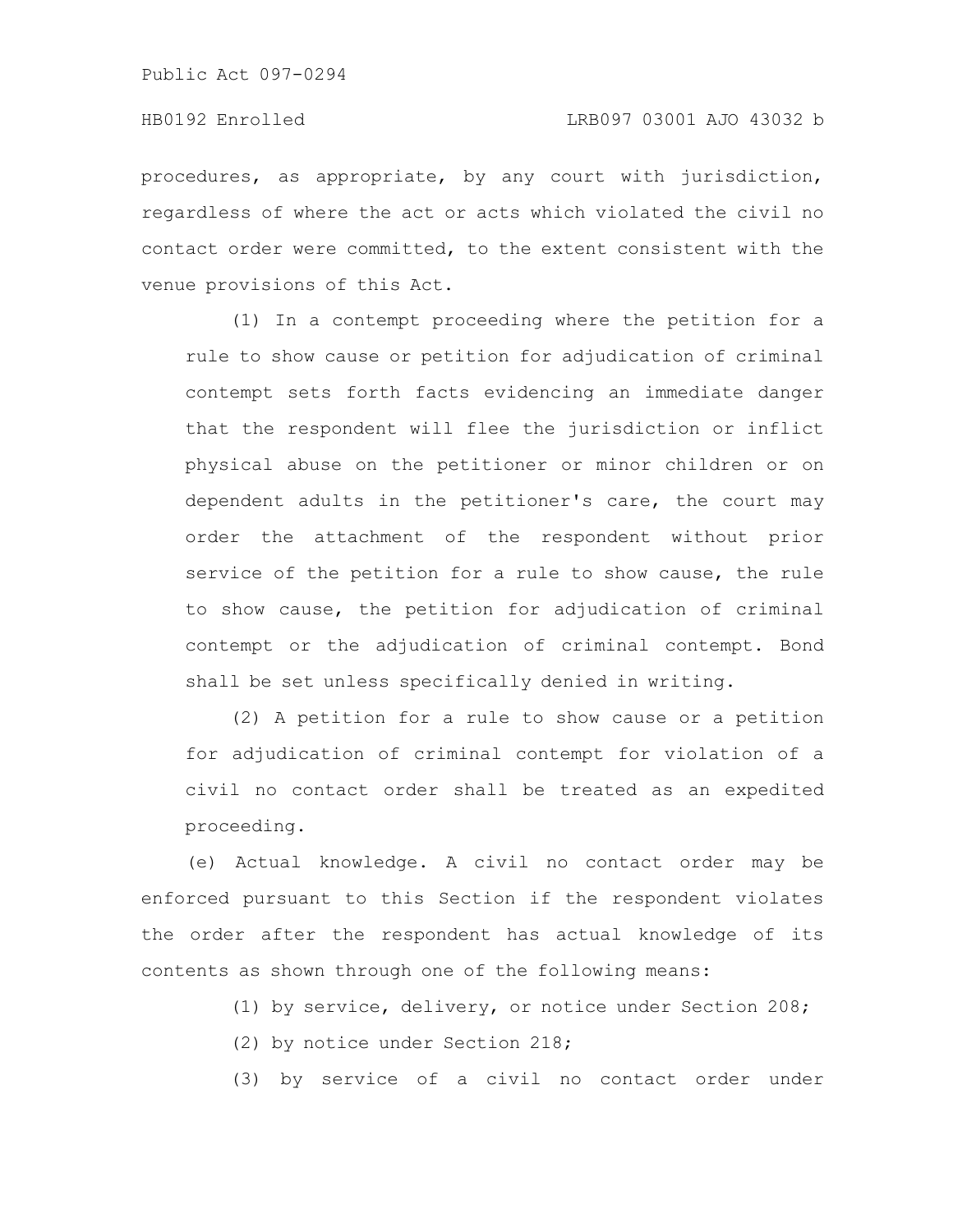### HB0192 Enrolled LRB097 03001 AJO 43032 b

Section 218; or

(4) by other means demonstrating actual knowledge of the contents of the order.

(f) The enforcement of a civil no contact order in civil or criminal court shall not be affected by either of the following:

(1) the existence of a separate, correlative order, entered under Section 202; or

(2) any finding or order entered in a conjoined criminal proceeding.

(g) Circumstances. The court, when determining whether or not a violation of a civil no contact order has occurred, shall not require physical manifestations of abuse on the person of the victim.

(h) Penalties.

(1) Except as provided in paragraph (3) of this subsection, where the court finds the commission of a crime or contempt of court under subsection (a) or (b) of this Section, the penalty shall be the penalty that generally applies in such criminal or contempt proceedings, and may include one or more of the following: incarceration, payment of restitution, a fine, payment of attorneys' fees and costs, or community service.

(2) The court shall hear and take into account evidence of any factors in aggravation or mitigation before deciding an appropriate penalty under paragraph (1) of this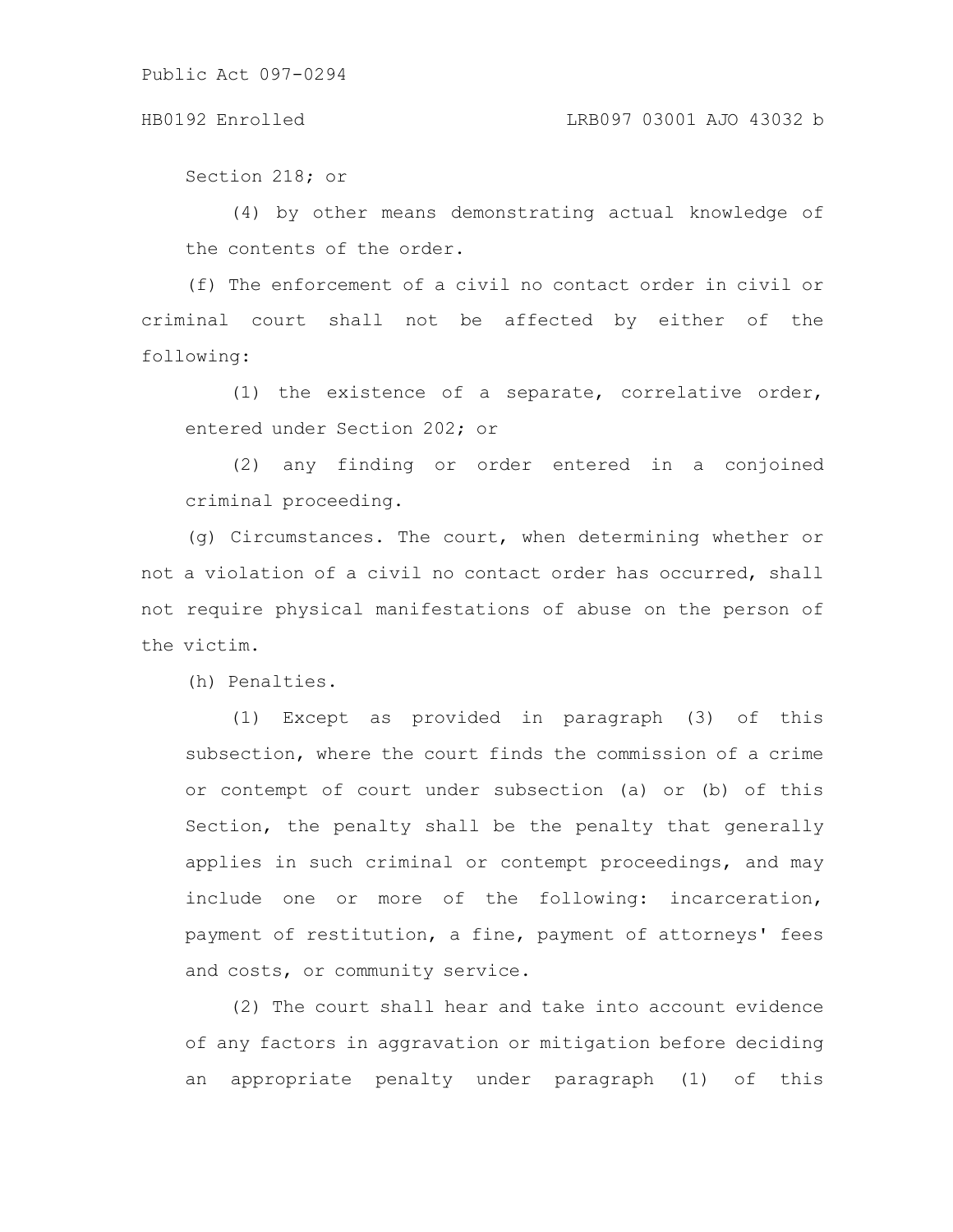### HB0192 Enrolled LRB097 03001 AJO 43032 b

subsection.

(3) To the extent permitted by law, the court is encouraged to:

(i) increase the penalty for the knowing violation of any civil no contact order over any penalty previously imposed by any court for respondent's violation of any civil no contact order or penal statute involving petitioner as victim and respondent as defendant;

(ii) impose a minimum penalty of 24 hours imprisonment for respondent's first violation of any civil no contact order; and

(iii) impose a minimum penalty of 48 hours imprisonment for respondent's second or subsequent violation of a civil no contact order unless the court explicitly finds that an increased penalty or that period of imprisonment would be manifestly unjust.

(4) In addition to any other penalties imposed for a violation of a civil no contact order, a criminal court may consider evidence of any previous violations of a civil no contact order:

(i) to increase, revoke or modify the bail bond on an underlying criminal charge pursuant to Section 110-6 of the Code of Criminal Procedure of 1963;

(ii) to revoke or modify an order of probation, conditional discharge or supervision, pursuant to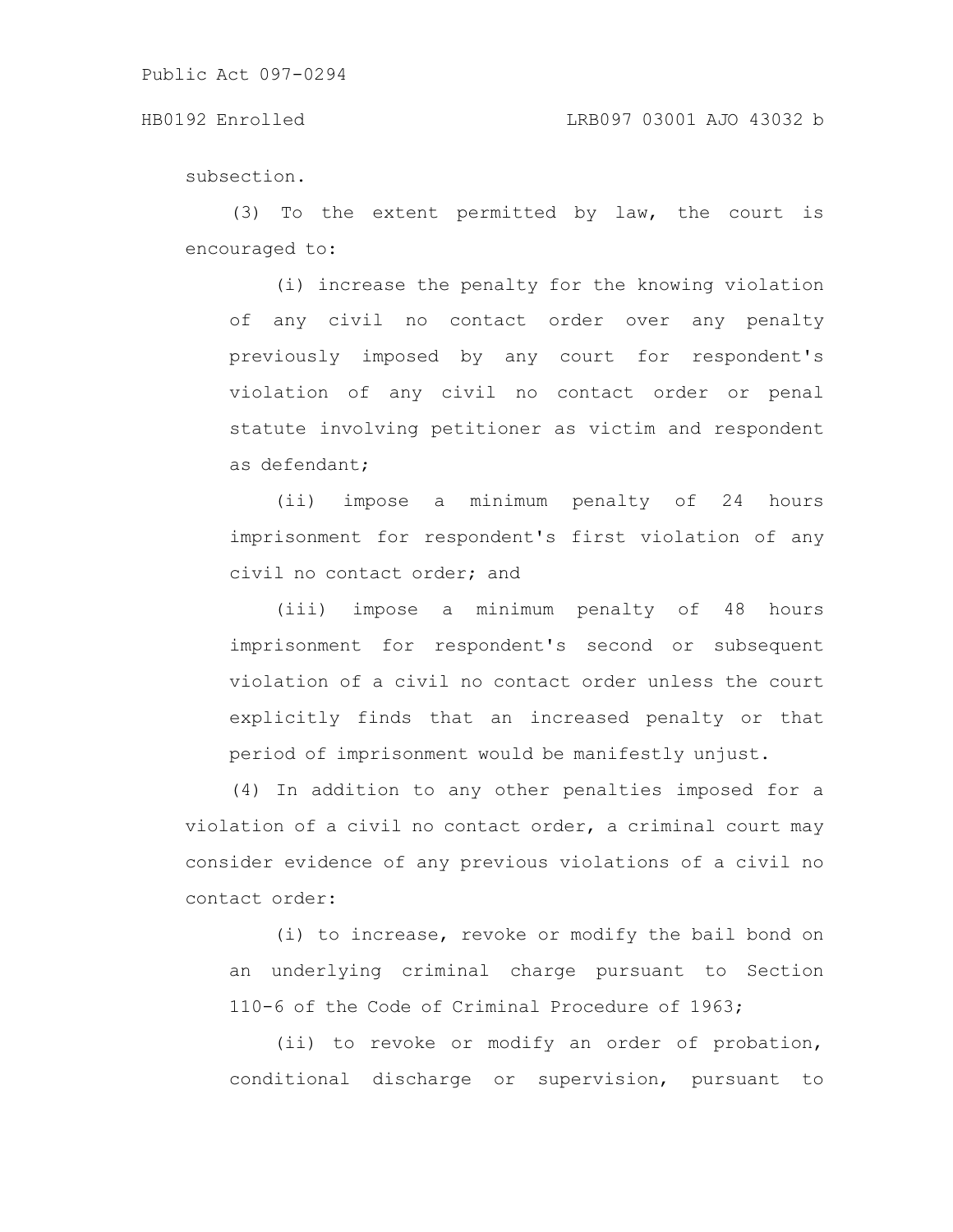Section 5-6-4 of the Unified Code of Corrections; or

(iii) to revoke or modify a sentence of periodic imprisonment, pursuant to Section 5-7-2 of the Unified Code of Corrections.

(Source: P.A. 96-311, eff. 1-1-10.)

Section 15. The Illinois Domestic Violence Act of 1986 is amended by changing Sections 214 and 223 as follows:

(750 ILCS 60/214) (from Ch. 40, par. 2312-14)

Sec. 214. Order of protection; remedies.

(a) Issuance of order. If the court finds that petitioner has been abused by a family or household member or that petitioner is a high-risk adult who has been abused, neglected, or exploited, as defined in this Act, an order of protection prohibiting the abuse, neglect, or exploitation shall issue; provided that petitioner must also satisfy the requirements of one of the following Sections, as appropriate: Section 217 on emergency orders, Section 218 on interim orders, or Section 219 on plenary orders. Petitioner shall not be denied an order of protection because petitioner or respondent is a minor. The court, when determining whether or not to issue an order of protection, shall not require physical manifestations of abuse on the person of the victim. Modification and extension of prior orders of protection shall be in accordance with this Act.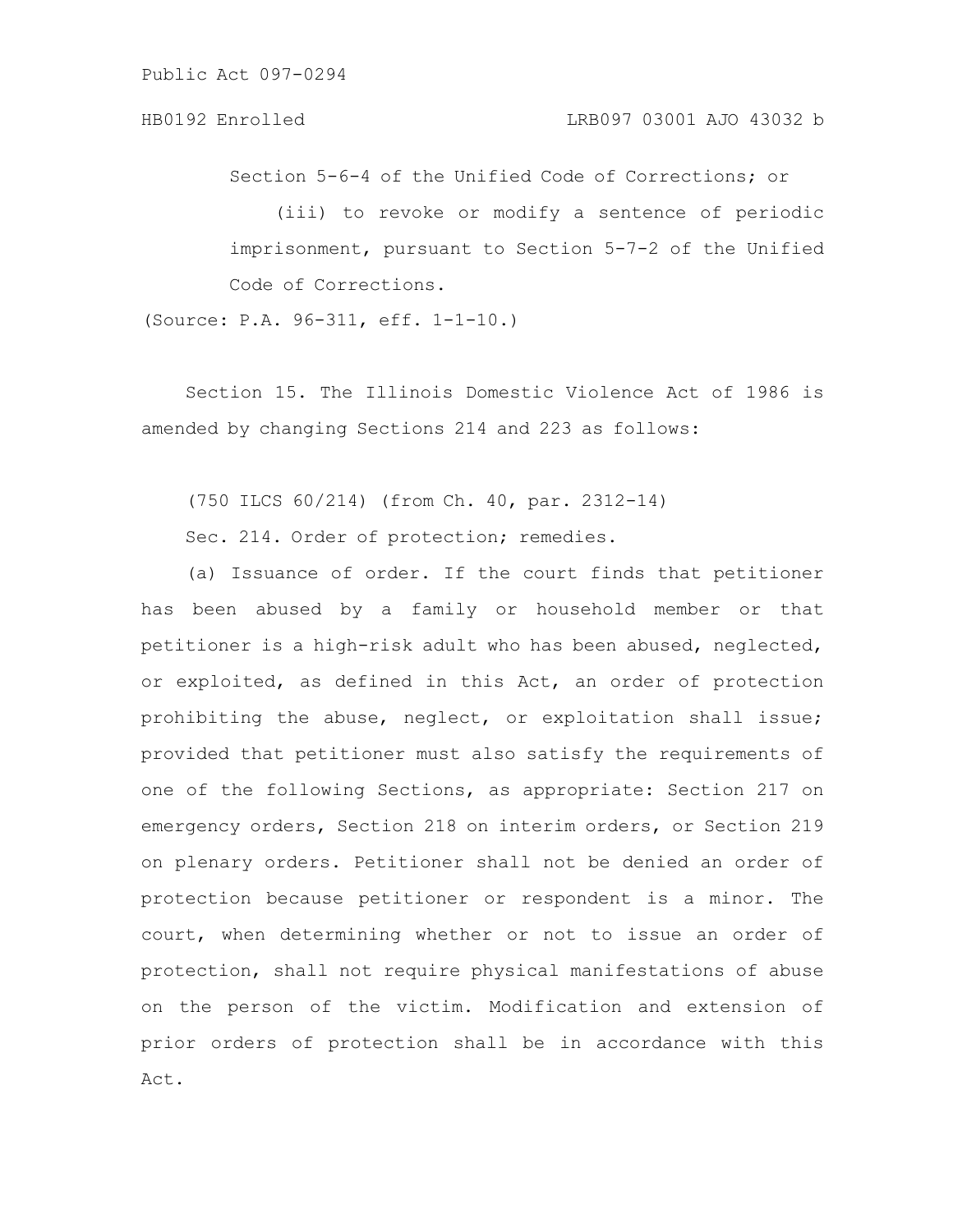# HB0192 Enrolled LRB097 03001 AJO 43032 b

(b) Remedies and standards. The remedies to be included in an order of protection shall be determined in accordance with this Section and one of the following Sections, as appropriate: Section 217 on emergency orders, Section 218 on interim orders, and Section 219 on plenary orders. The remedies listed in this subsection shall be in addition to other civil or criminal remedies available to petitioner.

(1) Prohibition of abuse, neglect, or exploitation. Prohibit respondent's harassment, interference with personal liberty, intimidation of a dependent, physical abuse, or willful deprivation, neglect or exploitation, as defined in this Act, or stalking of the petitioner, as defined in Section 12-7.3 of the Criminal Code of 1961, if such abuse, neglect, exploitation, or stalking has occurred or otherwise appears likely to occur if not prohibited.

(2) Grant of exclusive possession of residence. Prohibit respondent from entering or remaining in any residence, household, or premises of the petitioner, including one owned or leased by respondent, if petitioner has a right to occupancy thereof. The grant of exclusive possession of the residence, household, or premises shall not affect title to real property, nor shall the court be limited by the standard set forth in Section 701 of the Illinois Marriage and Dissolution of Marriage Act.

(A) Right to occupancy. A party has a right to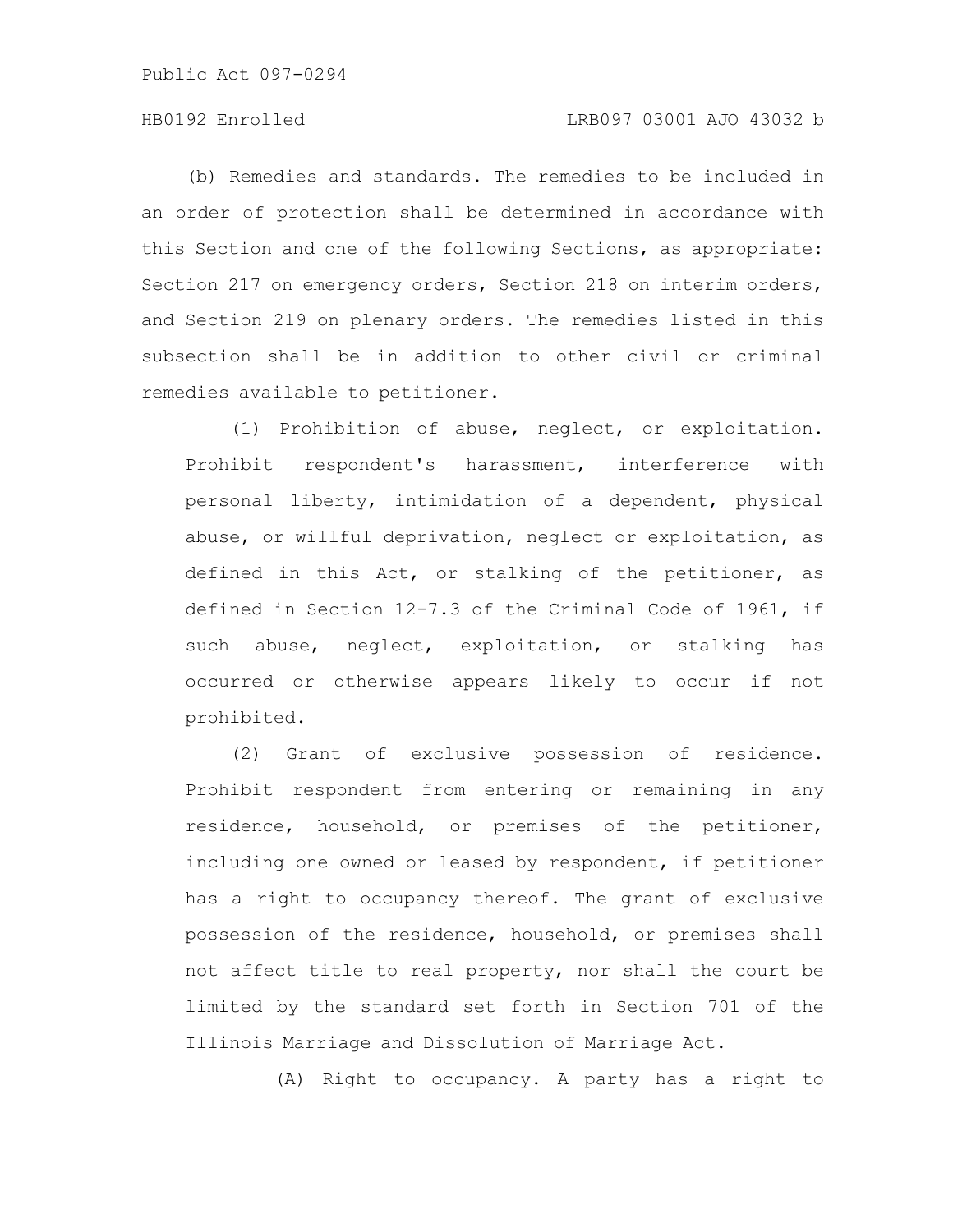# HB0192 Enrolled LRB097 03001 AJO 43032 b

occupancy of a residence or household if it is solely or jointly owned or leased by that party, that party's spouse, a person with a legal duty to support that party or a minor child in that party's care, or by any person or entity other than the opposing party that authorizes that party's occupancy (e.g., a domestic violence shelter). Standards set forth in subparagraph (B) shall not preclude equitable relief.

(B) Presumption of hardships. If petitioner and respondent each has the right to occupancy of a residence or household, the court shall balance (i) the hardships to respondent and any minor child or dependent adult in respondent's care resulting from entry of this remedy with (ii) the hardships to petitioner and any minor child or dependent adult in petitioner's care resulting from continued exposure to the risk of abuse (should petitioner remain at the residence or household) or from loss of possession of the residence or household (should petitioner leave to avoid the risk of abuse). When determining the balance of hardships, the court shall also take into account the accessibility of the residence or household. Hardships need not be balanced if respondent does not have a right to occupancy.

The balance of hardships is presumed to favor possession by petitioner unless the presumption is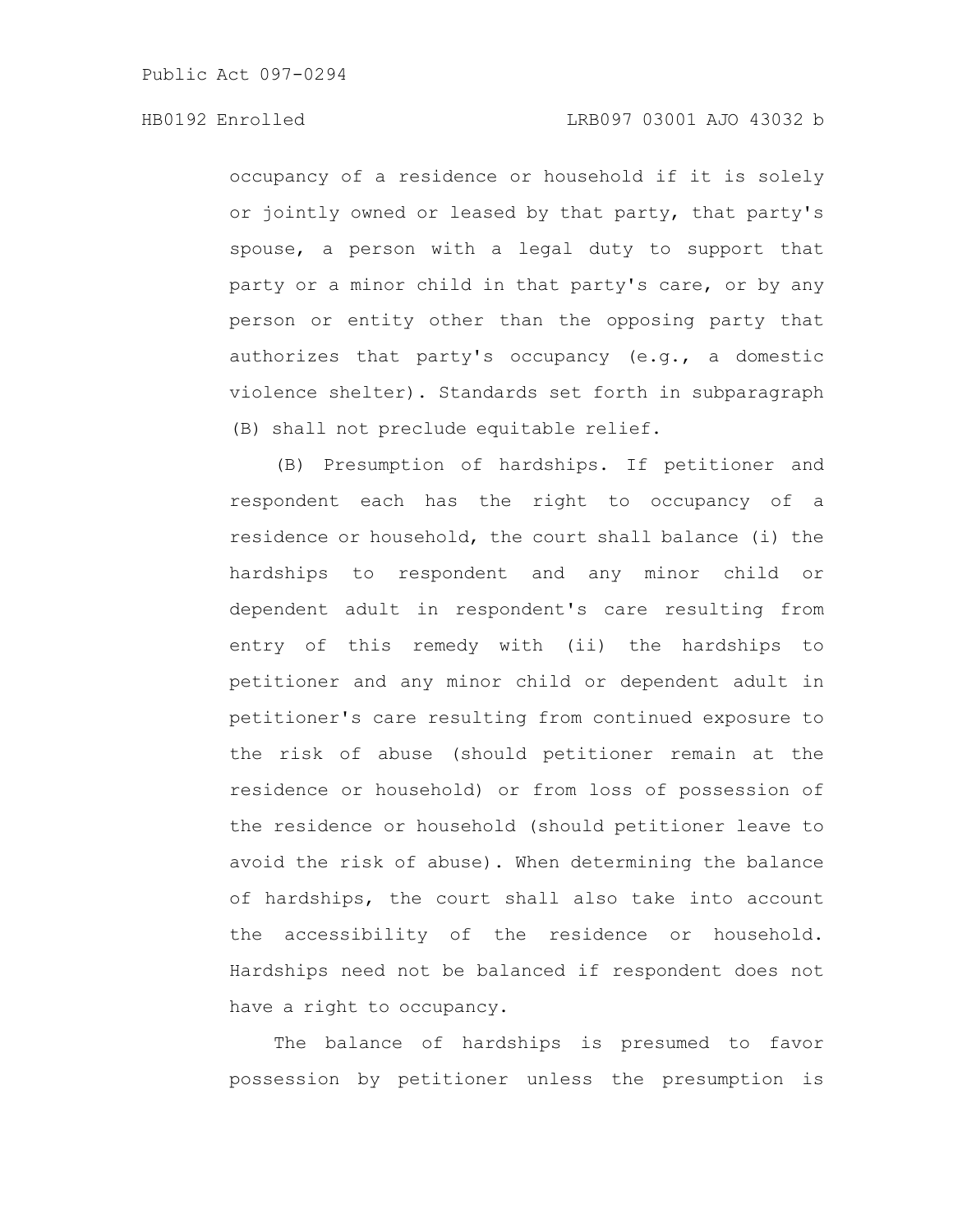# HB0192 Enrolled LRB097 03001 AJO 43032 b

rebutted by a preponderance of the evidence, showing that the hardships to respondent substantially outweigh the hardships to petitioner and any minor child or dependent adult in petitioner's care. The court, on the request of petitioner or on its own motion, may order respondent to provide suitable, accessible, alternate housing for petitioner instead of excluding respondent from a mutual residence or household.

(3) Stay away order and additional prohibitions. Order respondent to stay away from petitioner or any other person protected by the order of protection, or prohibit respondent from entering or remaining present at petitioner's school, place of employment, or other specified places at times when petitioner is present, or both, if reasonable, given the balance of hardships. Hardships need not be balanced for the court to enter a stay away order or prohibit entry if respondent has no right to enter the premises.

(A) If an order of protection grants petitioner exclusive possession of the residence, or prohibits respondent from entering the residence, or orders respondent to stay away from petitioner or other protected persons, then the court may allow respondent access to the residence to remove items of clothing and personal adornment used exclusively by respondent,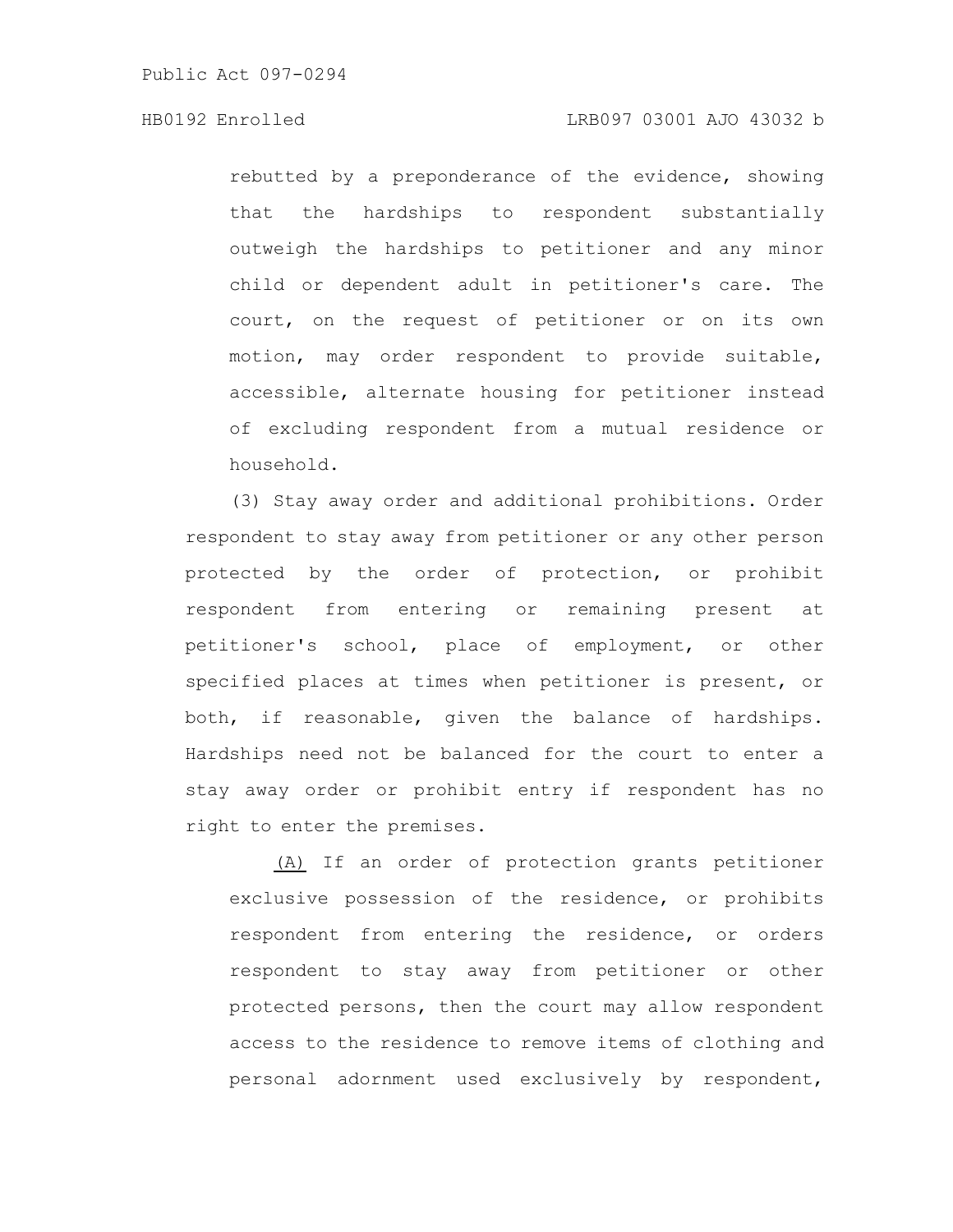medications, and other items as the court directs. The right to access shall be exercised on only one occasion as the court directs and in the presence of an agreed-upon adult third party or law enforcement officer.

(B) When the petitioner and the respondent attend the same public, private, or non-public elementary, middle, or high school, the court when issuing an order of protection and providing relief shall consider the severity of the act, any continuing physical danger or emotional distress to the petitioner, the educational rights guaranteed to the petitioner and respondent under federal and State law, the availability of a transfer of the respondent to another school, a change of placement or a change of program of the respondent, the expense, difficulty, and educational disruption that would be caused by a transfer of the respondent to another school, and any other relevant facts of the case. The court may order that the respondent not attend the public, private, or non-public elementary, middle, or high school attended by the petitioner, order that the respondent accept a change of placement or change of program, as determined by the school district or private or non-public school, or place restrictions on the respondent's movements within the school attended by the petitioner. The respondent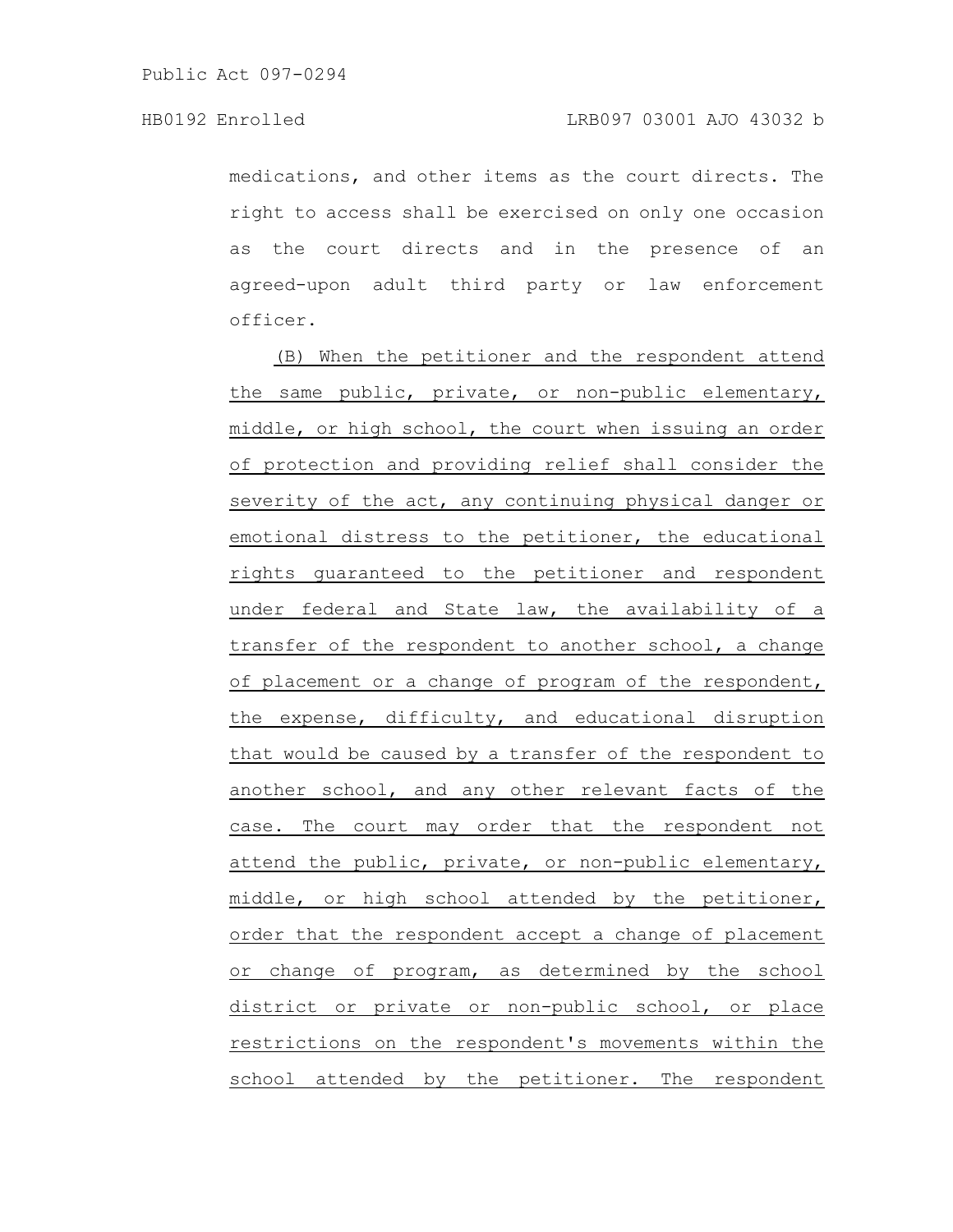bears the burden of proving by a preponderance of the evidence that a transfer, change of placement, or change of program of the respondent is not available. The respondent also bears the burden of production with respect to the expense, difficulty, and educational disruption that would be caused by a transfer of the respondent to another school. A transfer, change of placement, or change of program is not unavailable to the respondent solely on the ground that the respondent does not agree with the school district's or private or non-public school's transfer, change of placement, or change of program or solely on the ground that the respondent fails or refuses to consent or otherwise does not take an action required to effectuate a transfer, change of placement, or change of program. When a court orders a respondent to stay away from the public, private, or non-public school attended by the petitioner and the respondent requests a transfer to another attendance center within the respondent's school district or private or non-public school, the school district or private or non-public school shall have sole discretion to determine the attendance center to which the respondent is transferred. In the event the court order results in a transfer of the minor respondent to another attendance center, a change in the respondent's placement, or a change of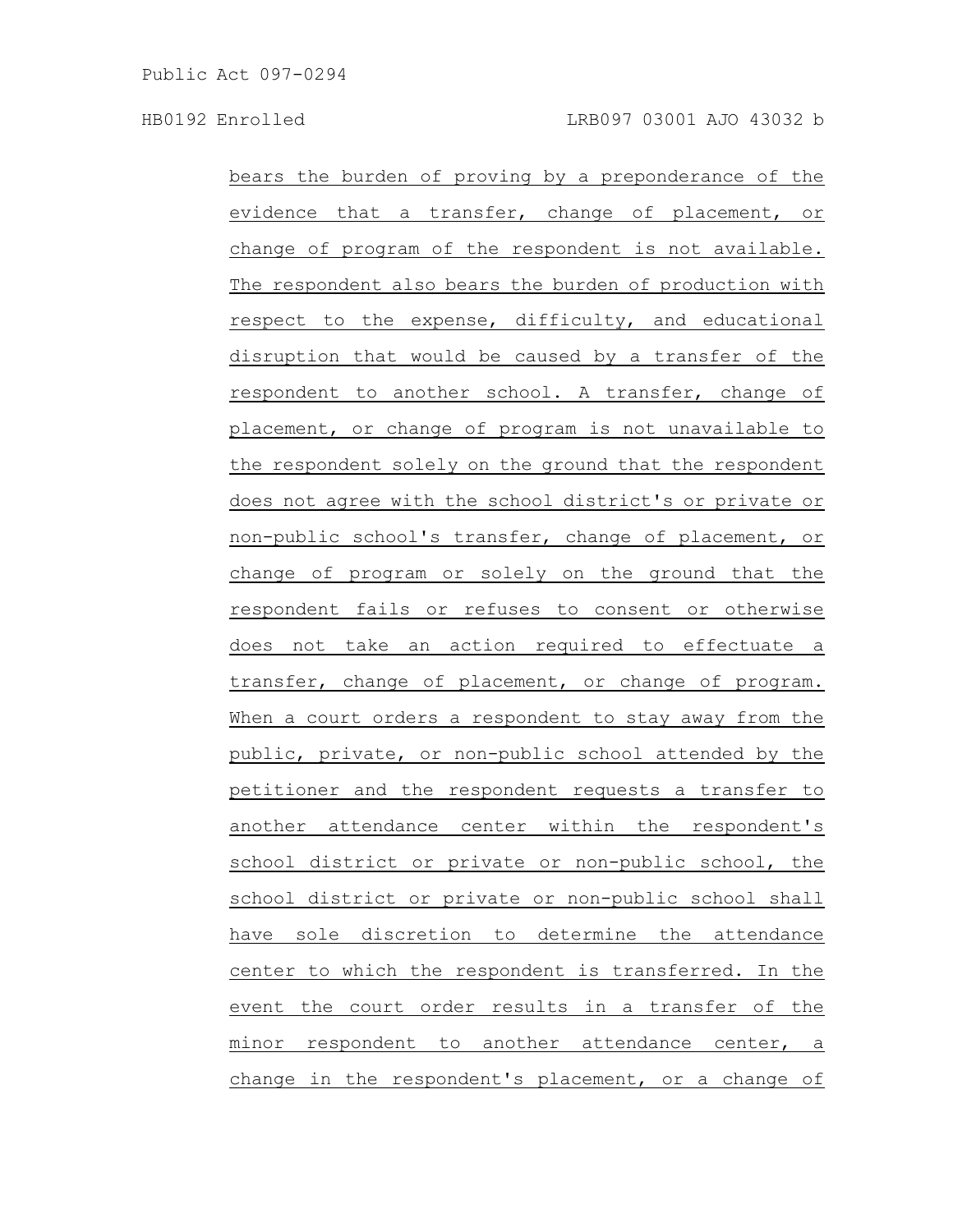the respondent's program, the parents, guardian, or legal custodian of the respondent is responsible for transportation and other costs associated with the transfer or change.

(C) The court may order the parents, guardian, or legal custodian of a minor respondent to take certain actions or to refrain from taking certain actions to ensure that the respondent complies with the order. The court may order the parents, guardian, or legal custodian of a minor respondent to take certain actions or to refrain from taking certain actions to ensure that the respondent complies with the order. In the event the court orders a transfer of the respondent to another school, the parents, guardian, or legal custodian of the respondent is responsible for transportation and other costs associated with the change of school by the respondent.

(4) Counseling. Require or recommend the respondent to undergo counseling for a specified duration with a social worker, psychologist, clinical psychologist, psychiatrist, family service agency, alcohol or substance abuse program, mental health center guidance counselor, agency providing services to elders, program designed for domestic violence abusers or any other guidance service the court deems appropriate. The Court may order the respondent in any intimate partner relationship to report to an Illinois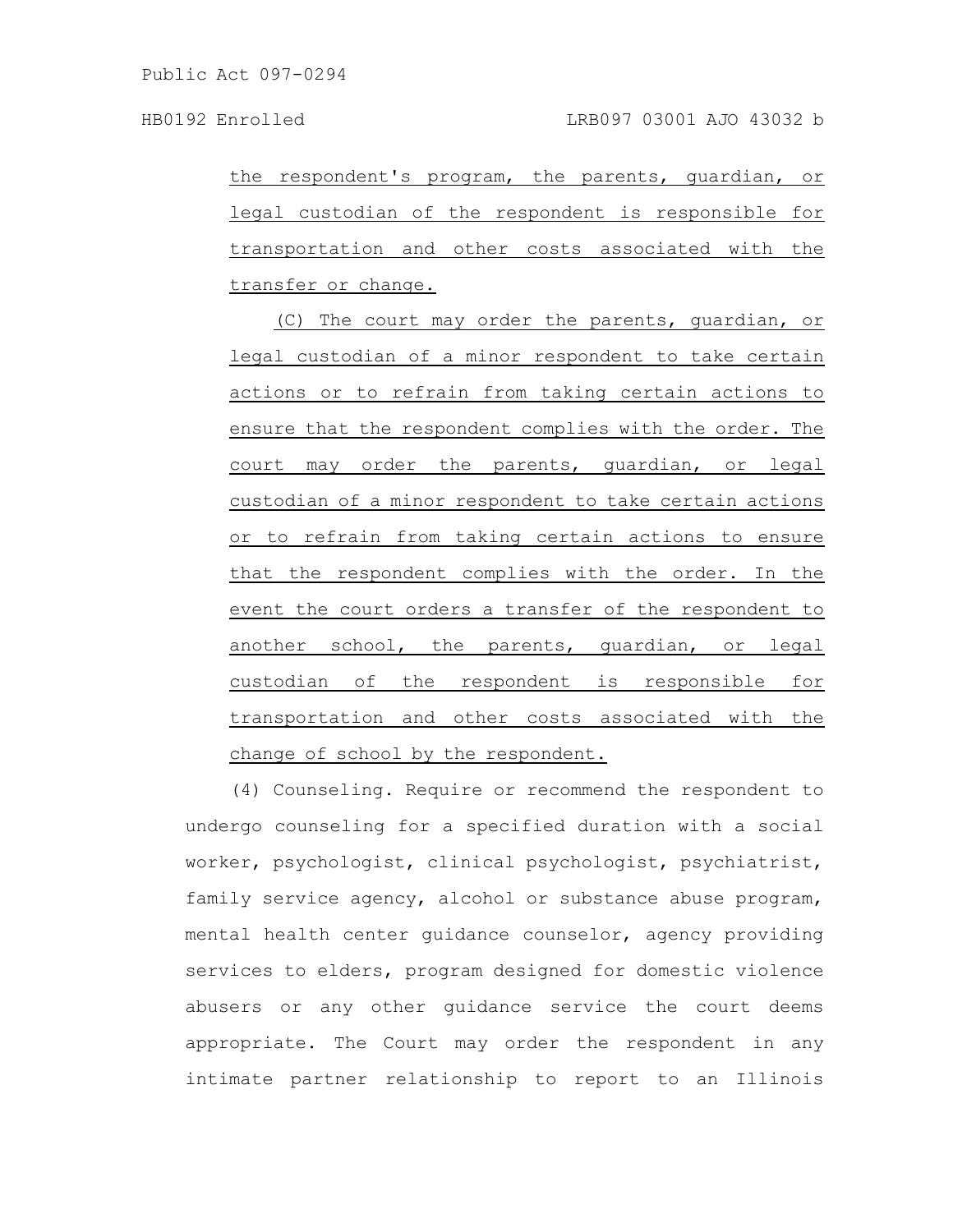Department of Human Services protocol approved partner abuse intervention program for an assessment and to follow all recommended treatment.

(5) Physical care and possession of the minor child. In order to protect the minor child from abuse, neglect, or unwarranted separation from the person who has been the minor child's primary caretaker, or to otherwise protect the well-being of the minor child, the court may do either or both of the following: (i) grant petitioner physical care or possession of the minor child, or both, or (ii) order respondent to return a minor child to, or not remove a minor child from, the physical care of a parent or person in loco parentis.

If a court finds, after a hearing, that respondent has committed abuse (as defined in Section 103) of a minor child, there shall be a rebuttable presumption that awarding physical care to respondent would not be in the minor child's best interest.

(6) Temporary legal custody. Award temporary legal custody to petitioner in accordance with this Section, the Illinois Marriage and Dissolution of Marriage Act, the Illinois Parentage Act of 1984, and this State's Uniform Child-Custody Jurisdiction and Enforcement Act.

If a court finds, after a hearing, that respondent has committed abuse (as defined in Section 103) of a minor child, there shall be a rebuttable presumption that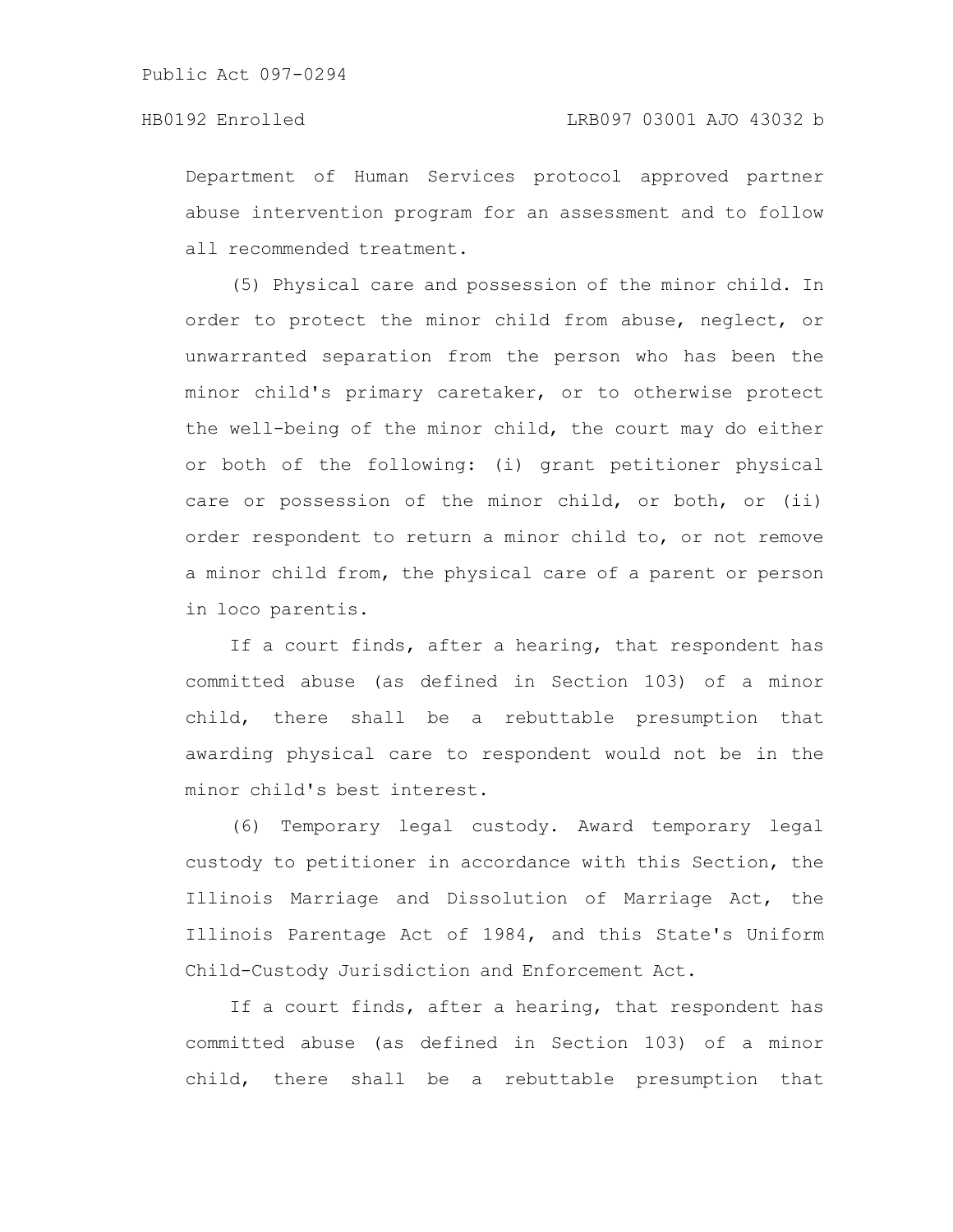awarding temporary legal custody to respondent would not be in the child's best interest.

(7) Visitation. Determine the visitation rights, if any, of respondent in any case in which the court awards physical care or temporary legal custody of a minor child to petitioner. The court shall restrict or deny respondent's visitation with a minor child if the court finds that respondent has done or is likely to do any of the following: (i) abuse or endanger the minor child during visitation; (ii) use the visitation as an opportunity to abuse or harass petitioner or petitioner's family or household members; (iii) improperly conceal or detain the minor child; or (iv) otherwise act in a manner that is not in the best interests of the minor child. The court shall not be limited by the standards set forth in Section 607.1 of the Illinois Marriage and Dissolution of Marriage Act. If the court grants visitation, the order shall specify dates and times for the visitation to take place or other specific parameters or conditions that are appropriate. No order for visitation shall refer merely to the term "reasonable visitation".

Petitioner may deny respondent access to the minor child if, when respondent arrives for visitation, respondent is under the influence of drugs or alcohol and constitutes a threat to the safety and well-being of petitioner or petitioner's minor children or is behaving in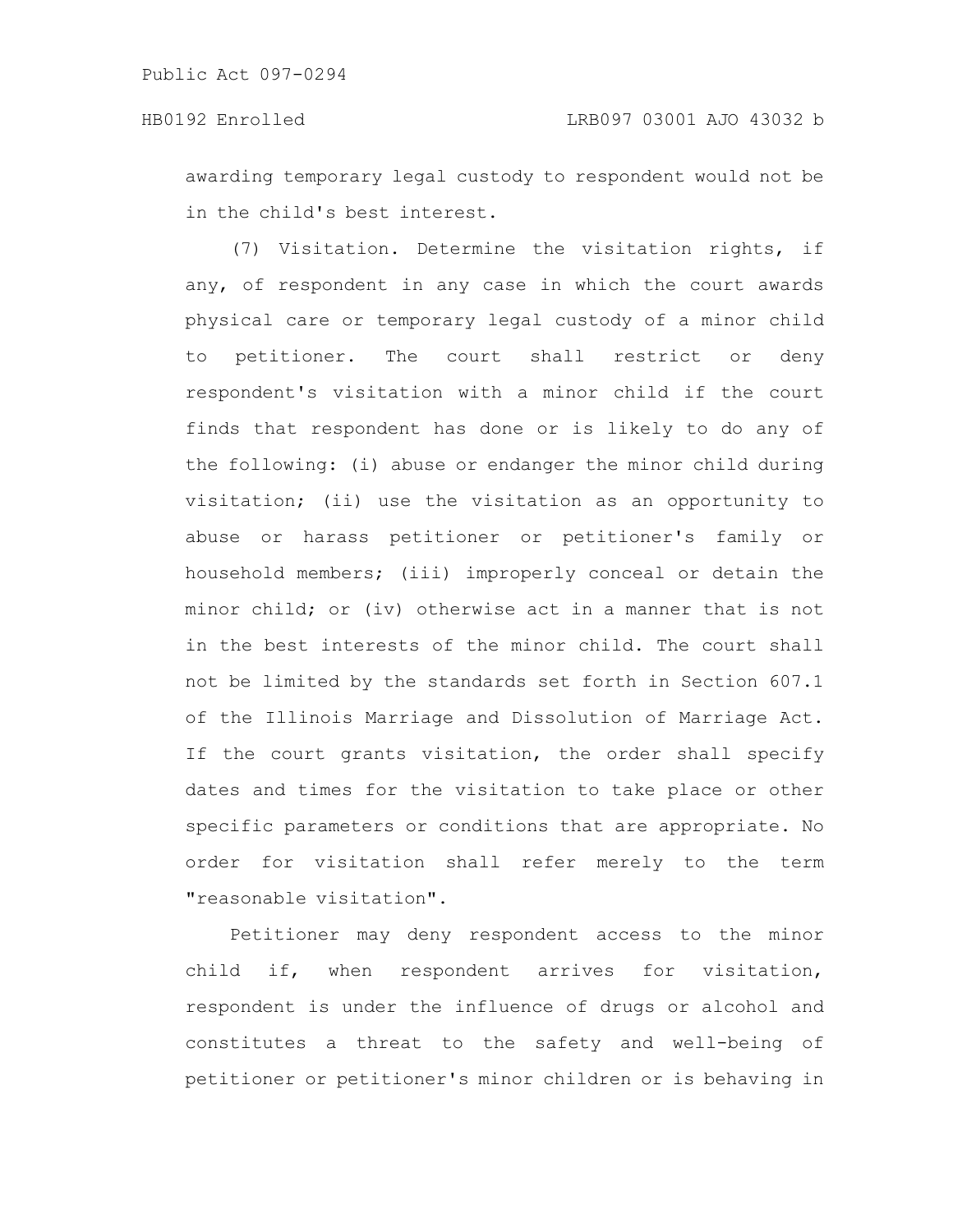a violent or abusive manner.

If necessary to protect any member of petitioner's family or household from future abuse, respondent shall be prohibited from coming to petitioner's residence to meet the minor child for visitation, and the parties shall submit to the court their recommendations for reasonable alternative arrangements for visitation. A person may be approved to supervise visitation only after filing an affidavit accepting that responsibility and acknowledging accountability to the court.

(8) Removal or concealment of minor child. Prohibit respondent from removing a minor child from the State or concealing the child within the State.

(9) Order to appear. Order the respondent to appear in court, alone or with a minor child, to prevent abuse, neglect, removal or concealment of the child, to return the child to the custody or care of the petitioner or to permit any court-ordered interview or examination of the child or the respondent.

(10) Possession of personal property. Grant petitioner exclusive possession of personal property and, if respondent has possession or control, direct respondent to promptly make it available to petitioner, if:

(i) petitioner, but not respondent, owns the property; or

(ii) the parties own the property jointly; sharing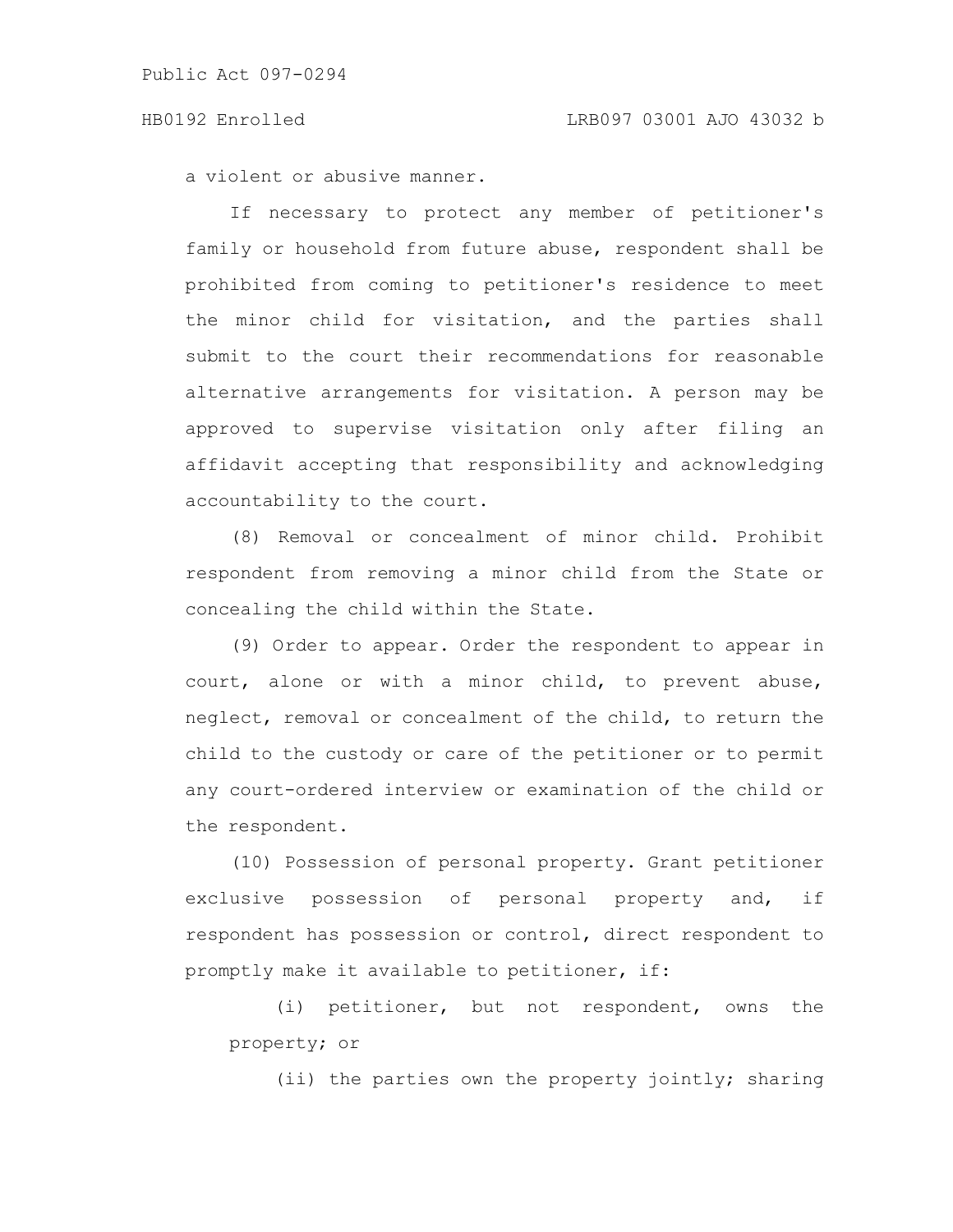it would risk abuse of petitioner by respondent or is impracticable; and the balance of hardships favors temporary possession by petitioner.

If petitioner's sole claim to ownership of the property is that it is marital property, the court may award petitioner temporary possession thereof under the standards of subparagraph (ii) of this paragraph only if a proper proceeding has been filed under the Illinois Marriage and Dissolution of Marriage Act, as now or hereafter amended.

No order under this provision shall affect title to property.

(11) Protection of property. Forbid the respondent from taking, transferring, encumbering, concealing, damaging or otherwise disposing of any real or personal property, except as explicitly authorized by the court, if:

(i) petitioner, but not respondent, owns the property; or

(ii) the parties own the property jointly, and the balance of hardships favors granting this remedy.

If petitioner's sole claim to ownership of the property is that it is marital property, the court may grant petitioner relief under subparagraph (ii) of this paragraph only if a proper proceeding has been filed under the Illinois Marriage and Dissolution of Marriage Act, as now or hereafter amended.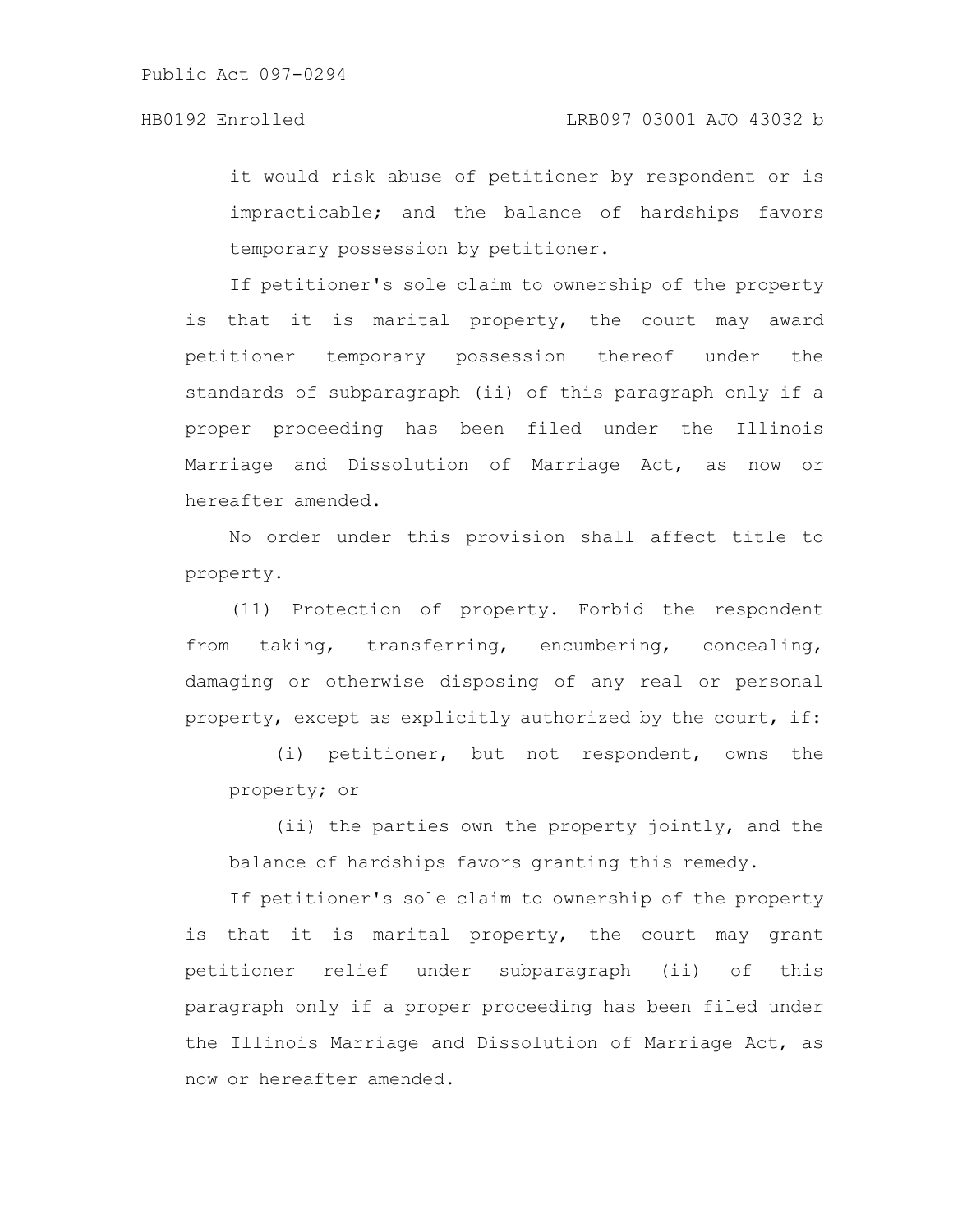The court may further prohibit respondent from improperly using the financial or other resources of an aged member of the family or household for the profit or advantage of respondent or of any other person.

(11.5) Protection of animals. Grant the petitioner the exclusive care, custody, or control of any animal owned, possessed, leased, kept, or held by either the petitioner or the respondent or a minor child residing in the residence or household of either the petitioner or the respondent and order the respondent to stay away from the animal and forbid the respondent from taking, transferring, encumbering, concealing, harming, or otherwise disposing of the animal.

(12) Order for payment of support. Order respondent to pay temporary support for the petitioner or any child in the petitioner's care or custody, when the respondent has a legal obligation to support that person, in accordance with the Illinois Marriage and Dissolution of Marriage Act, which shall govern, among other matters, the amount of support, payment through the clerk and withholding of income to secure payment. An order for child support may be granted to a petitioner with lawful physical care or custody of a child, or an order or agreement for physical care or custody, prior to entry of an order for legal custody. Such a support order shall expire upon entry of a valid order granting legal custody to another, unless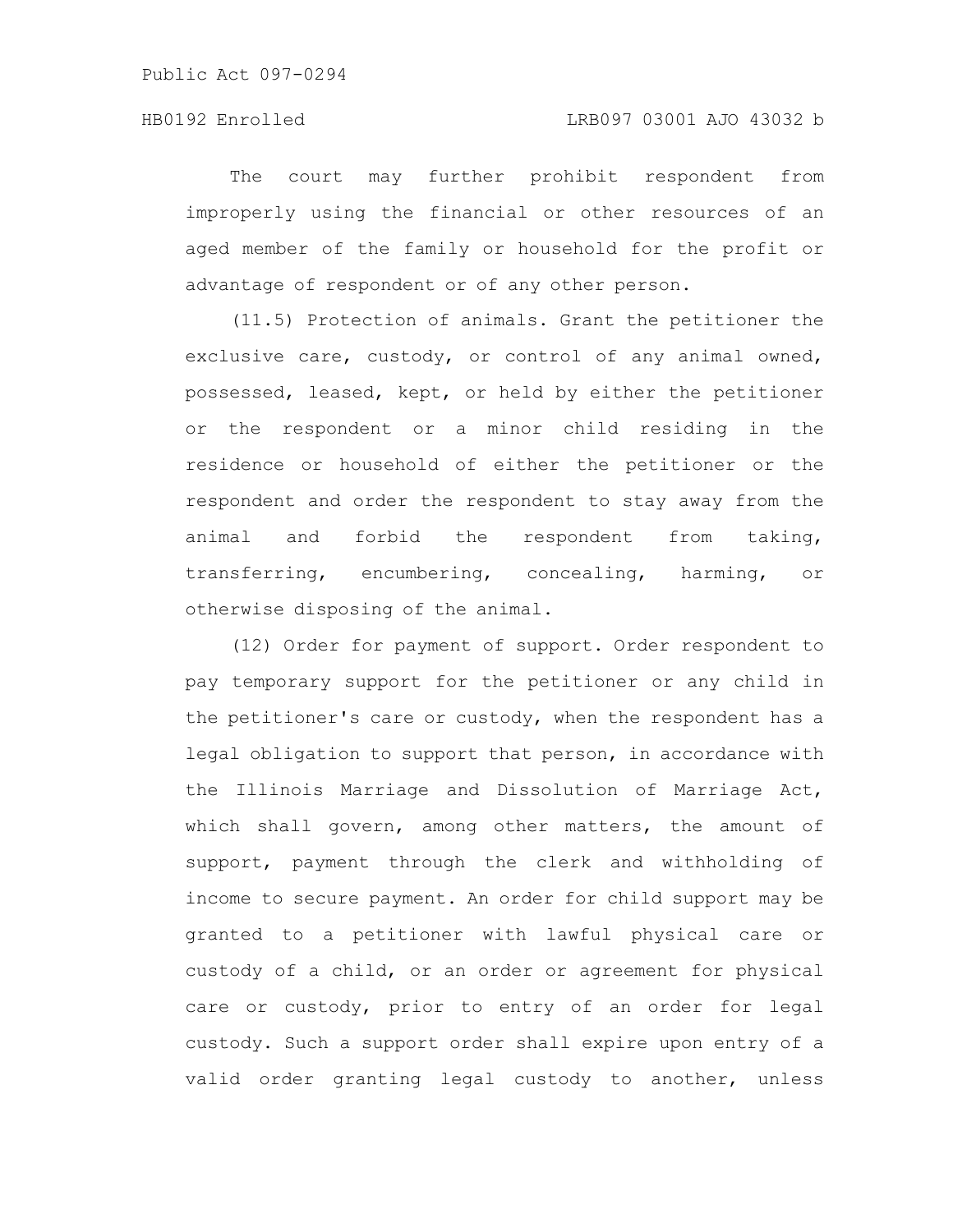otherwise provided in the custody order.

(13) Order for payment of losses. Order respondent to pay petitioner for losses suffered as a direct result of the abuse, neglect, or exploitation. Such losses shall include, but not be limited to, medical expenses, lost earnings or other support, repair or replacement of property damaged or taken, reasonable attorney's fees, court costs and moving or other travel expenses, including additional reasonable expenses for temporary shelter and restaurant meals.

(i) Losses affecting family needs. If a party is entitled to seek maintenance, child support or property distribution from the other party under the Illinois Marriage and Dissolution of Marriage Act, as now or hereafter amended, the court may order respondent to reimburse petitioner's actual losses, to the extent that such reimbursement would be "appropriate temporary relief", as authorized by subsection (a)(3) of Section 501 of that Act.

(ii) Recovery of expenses. In the case of an improper concealment or removal of a minor child, the court may order respondent to pay the reasonable expenses incurred or to be incurred in the search for and recovery of the minor child, including but not limited to legal fees, court costs, private investigator fees, and travel costs.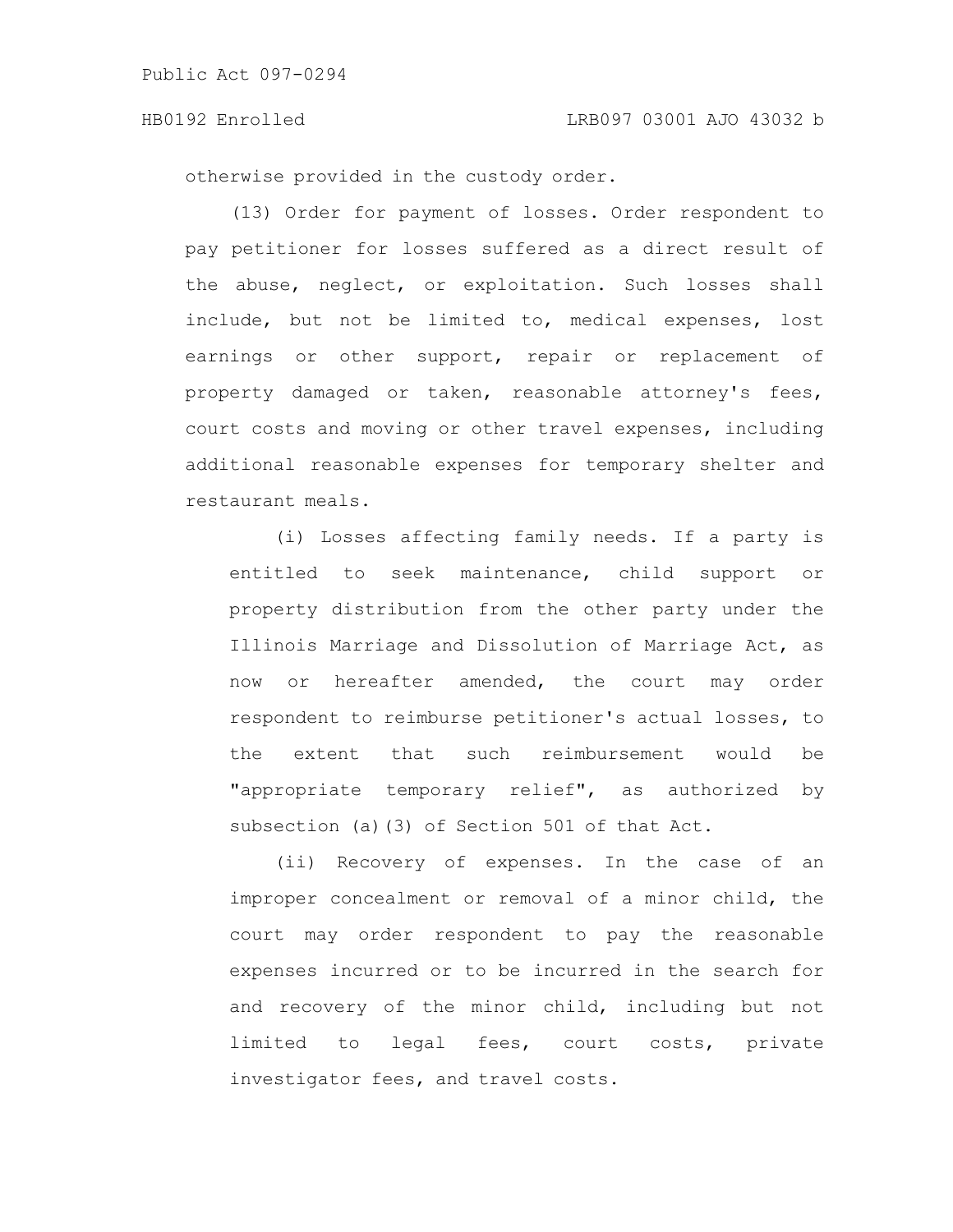### HB0192 Enrolled LRB097 03001 AJO 43032 b

(14) Prohibition of entry. Prohibit the respondent from entering or remaining in the residence or household while the respondent is under the influence of alcohol or drugs and constitutes a threat to the safety and well-being of the petitioner or the petitioner's children.

(14.5) Prohibition of firearm possession.

(a) When a complaint is made under a request for an order of protection, that the respondent has threatened or is likely to use firearms illegally against the petitioner, the court shall examine on oath the petitioner, and any witnesses who may be produced. If the court is satisfied that there is any danger of the illegal use of firearms, and the respondent is present in court, it shall issue an order that any firearms and any Firearm Owner's Identification Card in the possession of the respondent, except as provided in subsection (b), be turned over to the local law enforcement agency for safekeeping. If the court is satisfied that there is any danger of the illegal use of firearms, and if the respondent is not present in court, the court shall issue a warrant for seizure of any firearm and Firearm Owner's Identification Card in the possession of the respondent, to be kept by the local law enforcement agency for safekeeping, except as provided in subsection (b). The period of safekeeping shall be for a stated period of time not to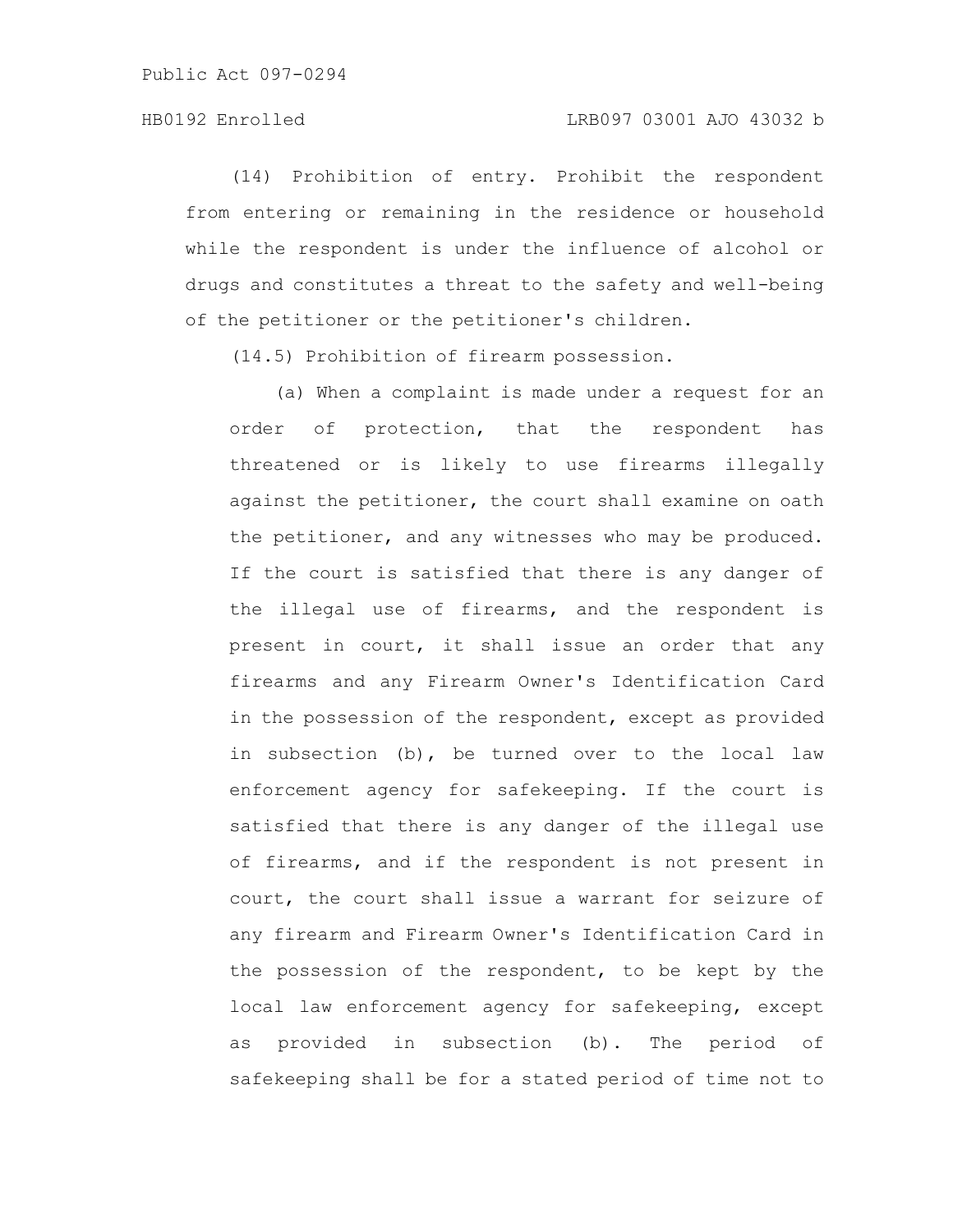exceed 2 years. The firearm or firearms and Firearm Owner's Identification Card shall be returned to the respondent at the end of the stated period or at expiration of the order of protection, whichever is sooner.

(b) If the respondent is a peace officer as defined in Section 2-13 of the Criminal Code of 1961, the court shall order that any firearms used by the respondent in the performance of his or her duties as a peace officer be surrendered to the chief law enforcement executive of the agency in which the respondent is employed, who shall retain the firearms for safekeeping for the stated period not to exceed 2 years as set forth in the court order.

(c) Upon expiration of the period of safekeeping, if the firearms or Firearm Owner's Identification Card cannot be returned to respondent because respondent cannot be located, fails to respond to requests to retrieve the firearms, or is not lawfully eligible to possess a firearm, upon petition from the local law enforcement agency, the court may order the local law enforcement agency to destroy the firearms, use the firearms for training purposes, or for any other application as deemed appropriate by the local law enforcement agency; or that the firearms be turned over to a third party who is lawfully eligible to possess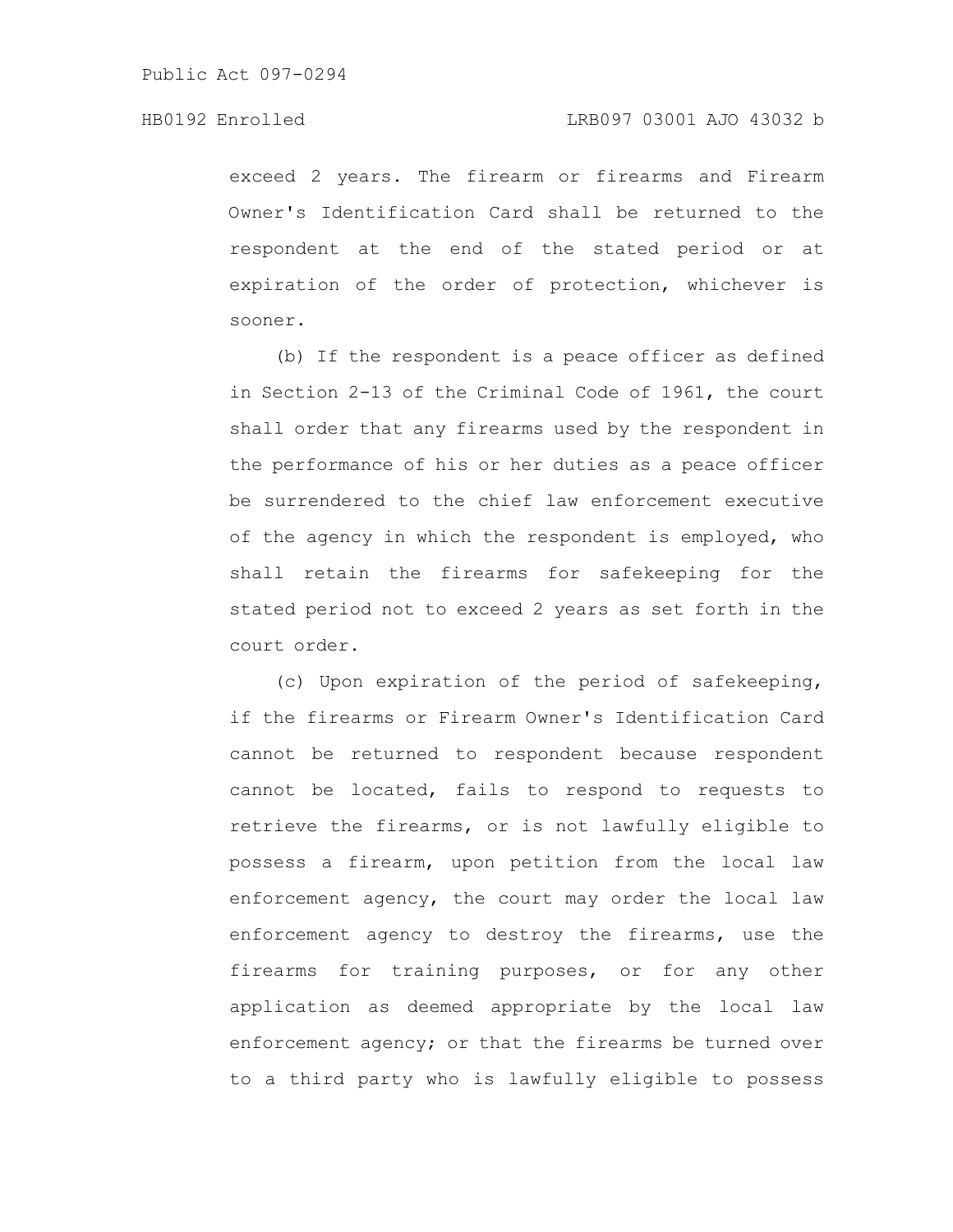firearms, and who does not reside with respondent.

(15) Prohibition of access to records. If an order of protection prohibits respondent from having contact with the minor child, or if petitioner's address is omitted under subsection (b) of Section 203, or if necessary to prevent abuse or wrongful removal or concealment of a minor child, the order shall deny respondent access to, and prohibit respondent from inspecting, obtaining, or attempting to inspect or obtain, school or any other records of the minor child who is in the care of petitioner.

(16) Order for payment of shelter services. Order respondent to reimburse a shelter providing temporary housing and counseling services to the petitioner for the cost of the services, as certified by the shelter and deemed reasonable by the court.

(17) Order for injunctive relief. Enter injunctive relief necessary or appropriate to prevent further abuse of a family or household member or further abuse, neglect, or exploitation of a high-risk adult with disabilities or to effectuate one of the granted remedies, if supported by the balance of hardships. If the harm to be prevented by the injunction is abuse or any other harm that one of the remedies listed in paragraphs (1) through (16) of this subsection is designed to prevent, no further evidence is necessary that the harm is an irreparable injury.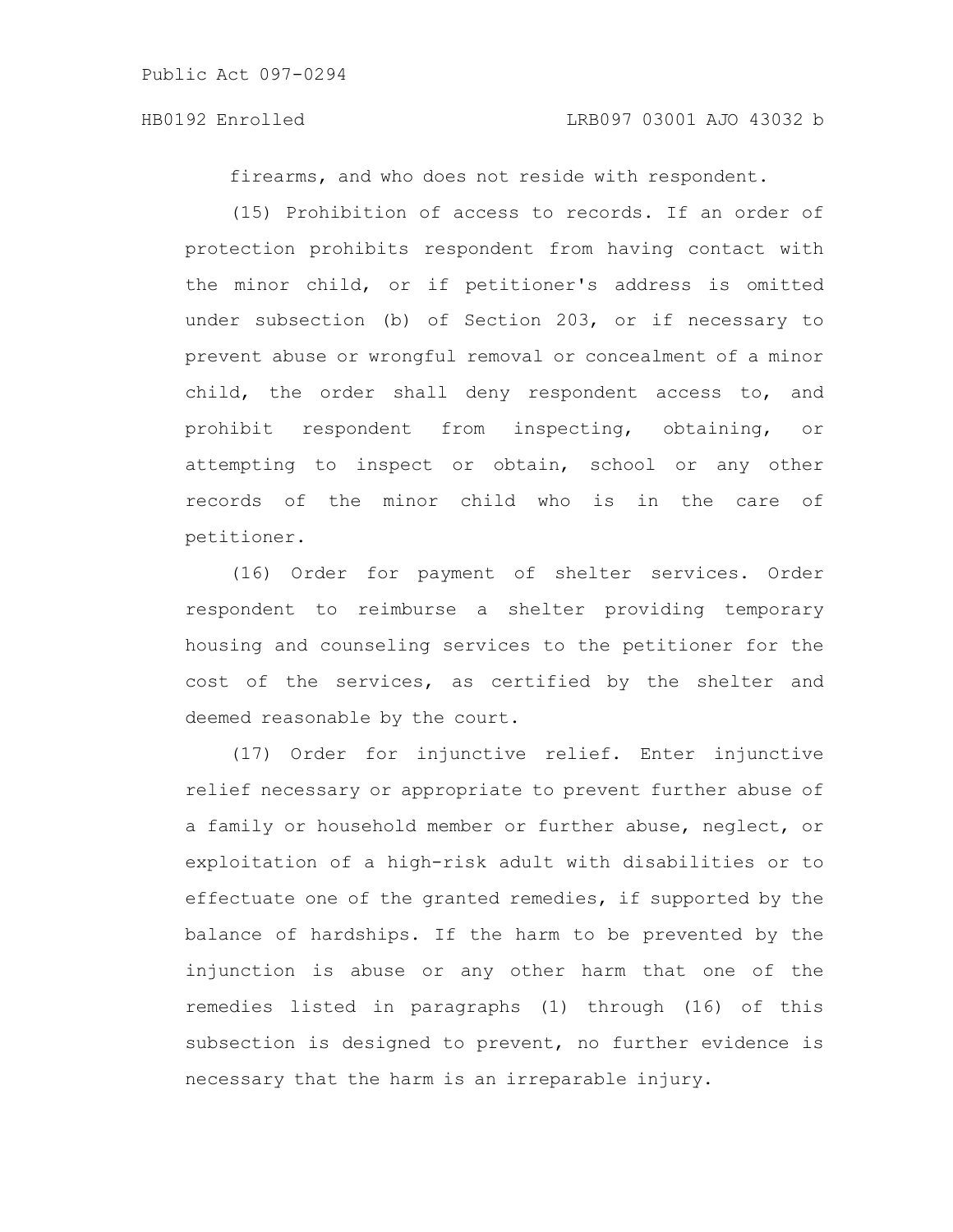(c) Relevant factors; findings.

(1) In determining whether to grant a specific remedy, other than payment of support, the court shall consider relevant factors, including but not limited to the following:

(i) the nature, frequency, severity, pattern and consequences of the respondent's past abuse, neglect or exploitation of the petitioner or any family or household member, including the concealment of his or her location in order to evade service of process or notice, and the likelihood of danger of future abuse, neglect, or exploitation to petitioner or any member of petitioner's or respondent's family or household; and

(ii) the danger that any minor child will be abused or neglected or improperly removed from the jurisdiction, improperly concealed within the State or improperly separated from the child's primary caretaker.

(2) In comparing relative hardships resulting to the parties from loss of possession of the family home, the court shall consider relevant factors, including but not limited to the following:

(i) availability, accessibility, cost, safety, adequacy, location and other characteristics of alternate housing for each party and any minor child or dependent adult in the party's care;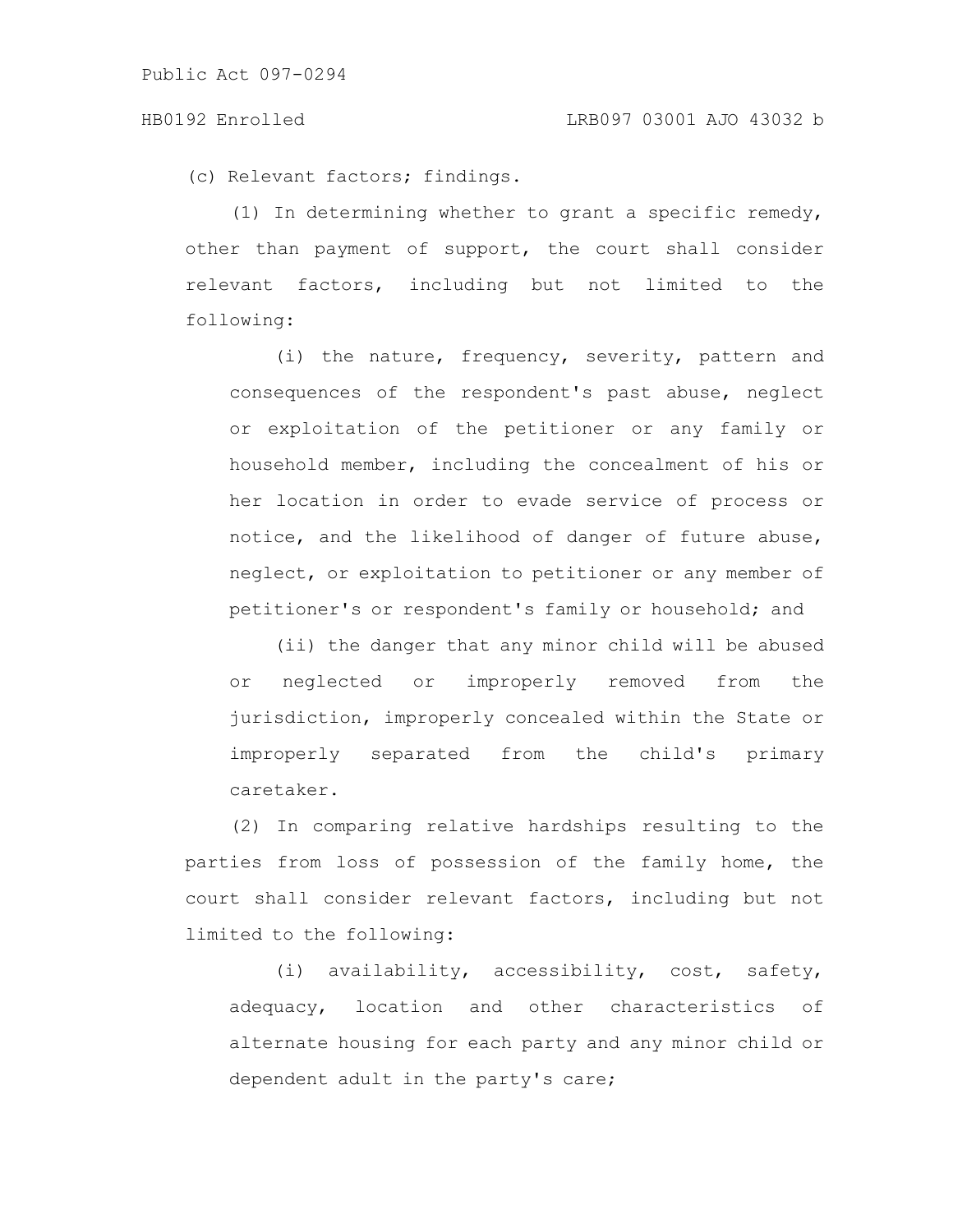(ii) the effect on the party's employment; and

(iii) the effect on the relationship of the party, and any minor child or dependent adult in the party's care, to family, school, church and community.

(3) Subject to the exceptions set forth in paragraph (4) of this subsection, the court shall make its findings in an official record or in writing, and shall at a minimum set forth the following:

(i) That the court has considered the applicable relevant factors described in paragraphs (1) and (2) of this subsection.

(ii) Whether the conduct or actions of respondent, unless prohibited, will likely cause irreparable harm or continued abuse.

(iii) Whether it is necessary to grant the requested relief in order to protect petitioner or other alleged abused persons.

(4) For purposes of issuing an ex parte emergency order of protection, the court, as an alternative to or as a supplement to making the findings described in paragraphs (c)(3)(i) through (c)(3)(iii) of this subsection, may use the following procedure:

When a verified petition for an emergency order of protection in accordance with the requirements of Sections 203 and 217 is presented to the court, the court shall examine petitioner on oath or affirmation. An emergency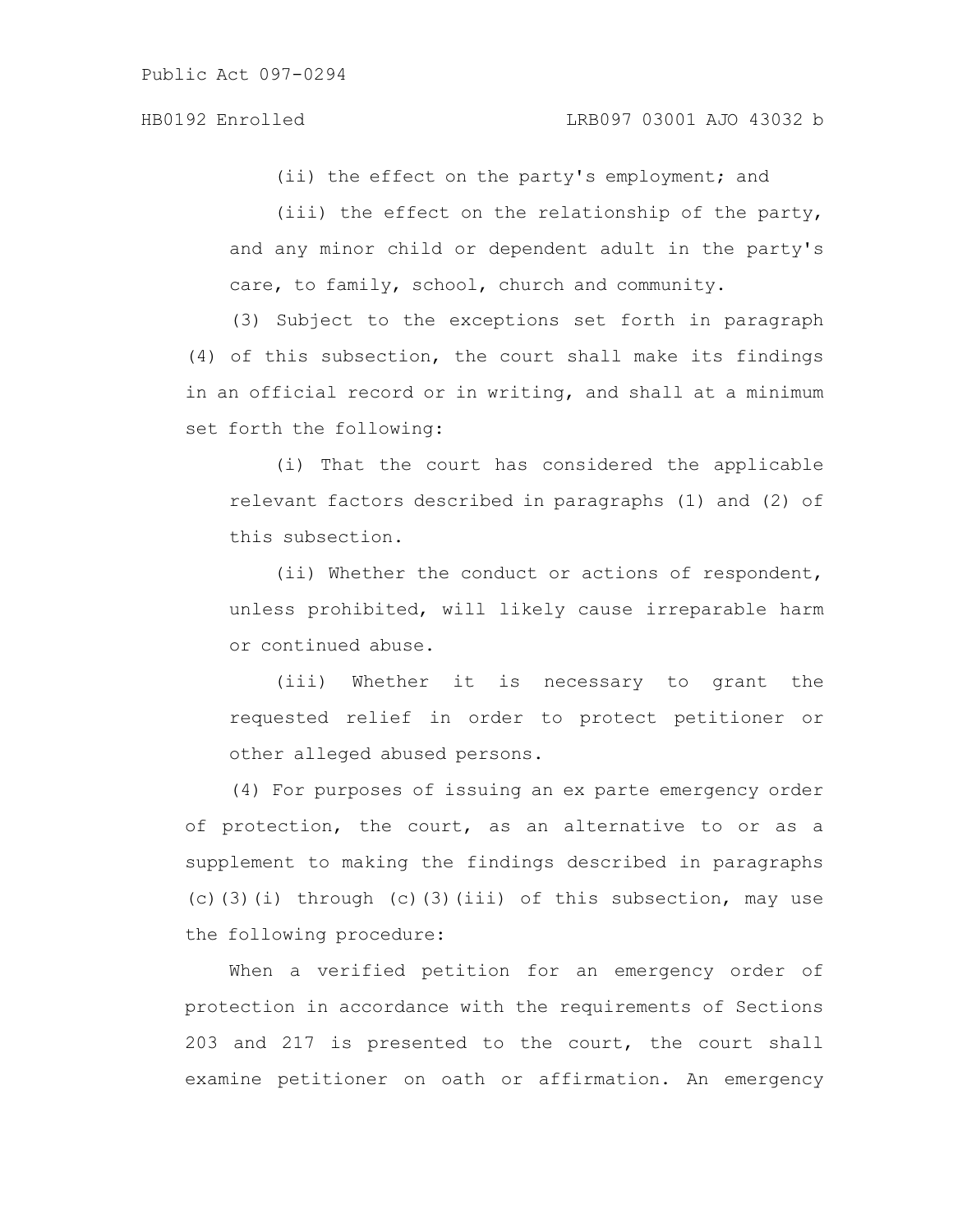# HB0192 Enrolled LRB097 03001 AJO 43032 b

order of protection shall be issued by the court if it appears from the contents of the petition and the examination of petitioner that the averments are sufficient to indicate abuse by respondent and to support the granting of relief under the issuance of the emergency order of protection.

(5) Never married parties. No rights or responsibilities for a minor child born outside of marriage attach to a putative father until a father and child relationship has been established under the Illinois Parentage Act of 1984, the Illinois Public Aid Code, Section 12 of the Vital Records Act, the Juvenile Court Act of 1987, the Probate Act of 1985, the Revised Uniform Reciprocal Enforcement of Support Act, the Uniform Interstate Family Support Act, the Expedited Child Support Act of 1990, any judicial, administrative, or other act of another state or territory, any other Illinois statute, or by any foreign nation establishing the father and child relationship, any other proceeding substantially in conformity with the Personal Responsibility and Work Opportunity Reconciliation Act of 1996 (Pub. L. 104-193), or where both parties appeared in open court or at an administrative hearing acknowledging under oath or admitting by affirmation the existence of a father and child relationship. Absent such an adjudication, finding, or acknowledgement, no putative father shall be granted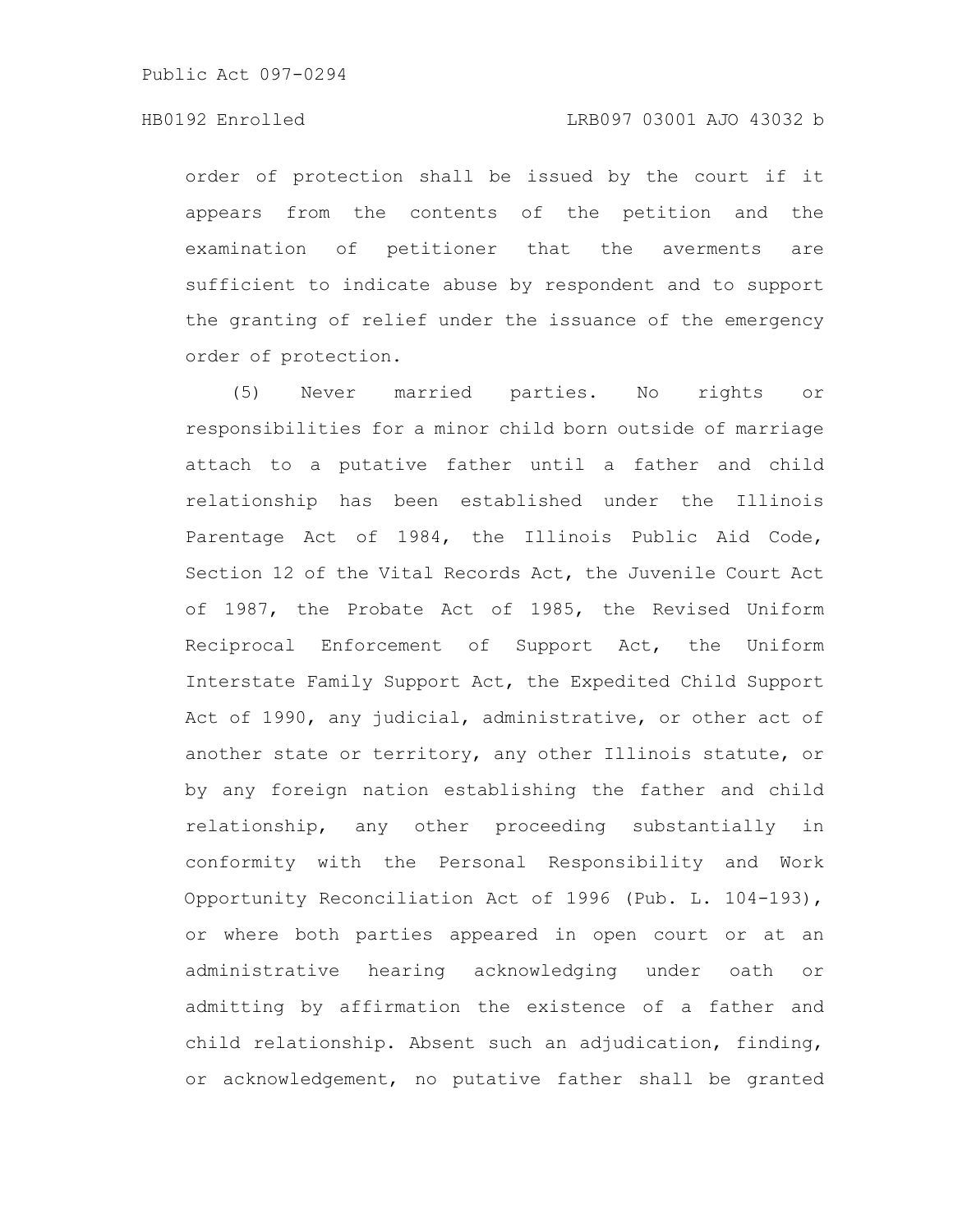# HB0192 Enrolled LRB097 03001 AJO 43032 b

temporary custody of the minor child, visitation with the minor child, or physical care and possession of the minor child, nor shall an order of payment for support of the minor child be entered.

(d) Balance of hardships; findings. If the court finds that the balance of hardships does not support the granting of a remedy governed by paragraph  $(2)$ ,  $(3)$ ,  $(10)$ ,  $(11)$ , or  $(16)$  of subsection (b) of this Section, which may require such balancing, the court's findings shall so indicate and shall include a finding as to whether granting the remedy will result in hardship to respondent that would substantially outweigh the hardship to petitioner from denial of the remedy. The findings shall be an official record or in writing.

(e) Denial of remedies. Denial of any remedy shall not be based, in whole or in part, on evidence that:

(1) Respondent has cause for any use of force, unless that cause satisfies the standards for justifiable use of force provided by Article VII of the Criminal Code of 1961;

(2) Respondent was voluntarily intoxicated;

(3) Petitioner acted in self-defense or defense of another, provided that, if petitioner utilized force, such force was justifiable under Article VII of the Criminal Code of 1961;

(4) Petitioner did not act in self-defense or defense of another;

(5) Petitioner left the residence or household to avoid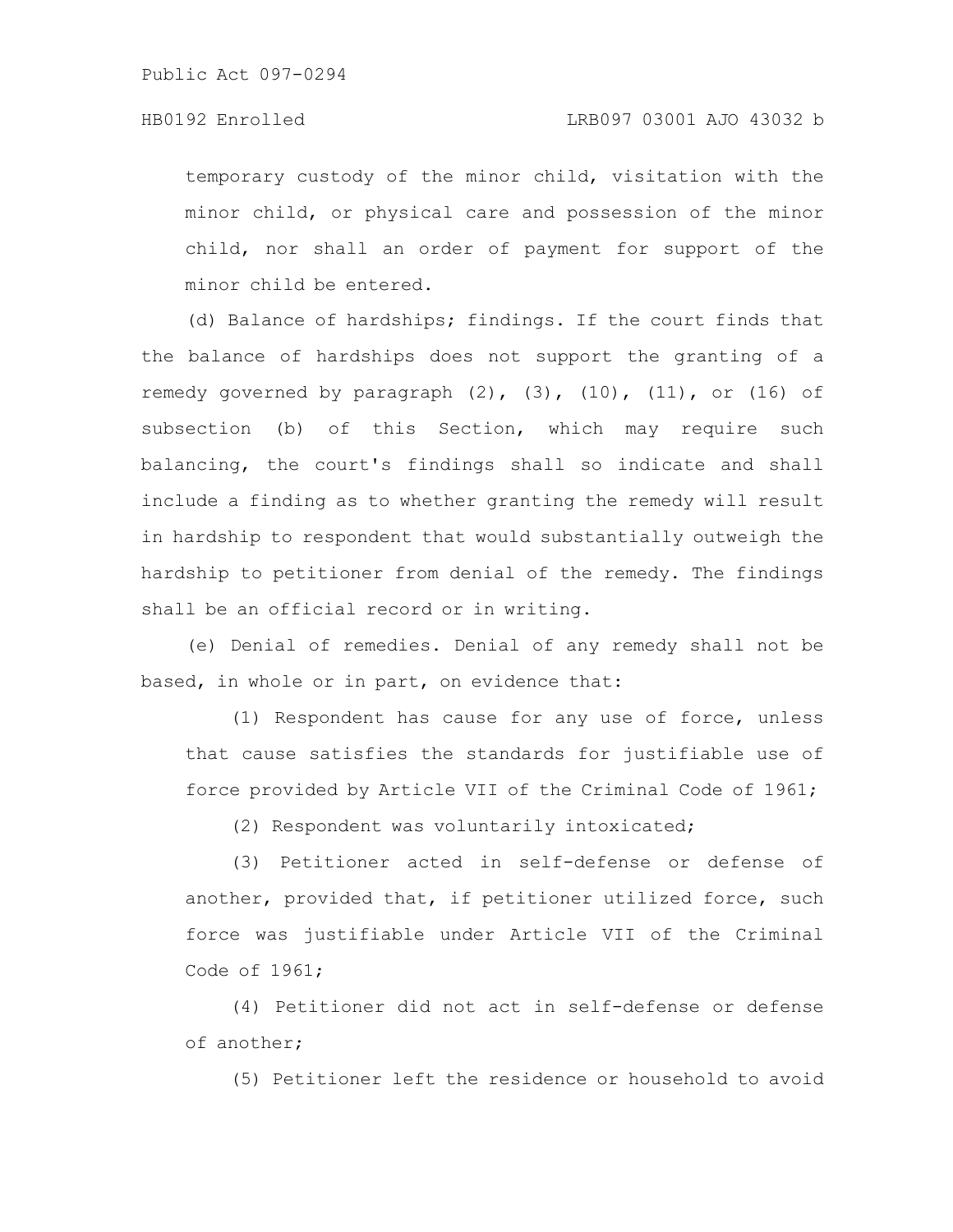further abuse, neglect, or exploitation by respondent;

(6) Petitioner did not leave the residence or household to avoid further abuse, neglect, or exploitation by respondent;

(7) Conduct by any family or household member excused the abuse, neglect, or exploitation by respondent, unless that same conduct would have excused such abuse, neglect, or exploitation if the parties had not been family or household members.

(Source: P.A. 95-234, eff. 1-1-08; 95-773, eff. 1-1-09; 96-701, eff. 1-1-10; 96-1239, eff. 1-1-11.)

(750 ILCS 60/223) (from Ch. 40, par. 2312-23)

(Text of Section before amendment by P.A. 96-1551)

Sec. 223. Enforcement of orders of protection.

(a) When violation is crime. A violation of any order of protection, whether issued in a civil or criminal proceeding, shall be enforced by a criminal court when:

(1) The respondent commits the crime of violation of an order of protection pursuant to Section 12-30 of the Criminal Code of 1961, by having knowingly violated:

(i) remedies described in paragraphs (1), (2), (3), (14), or (14.5) of subsection (b) of Section 214 of this Act; or

(ii) a remedy, which is substantially similar to the remedies authorized under paragraphs (1), (2),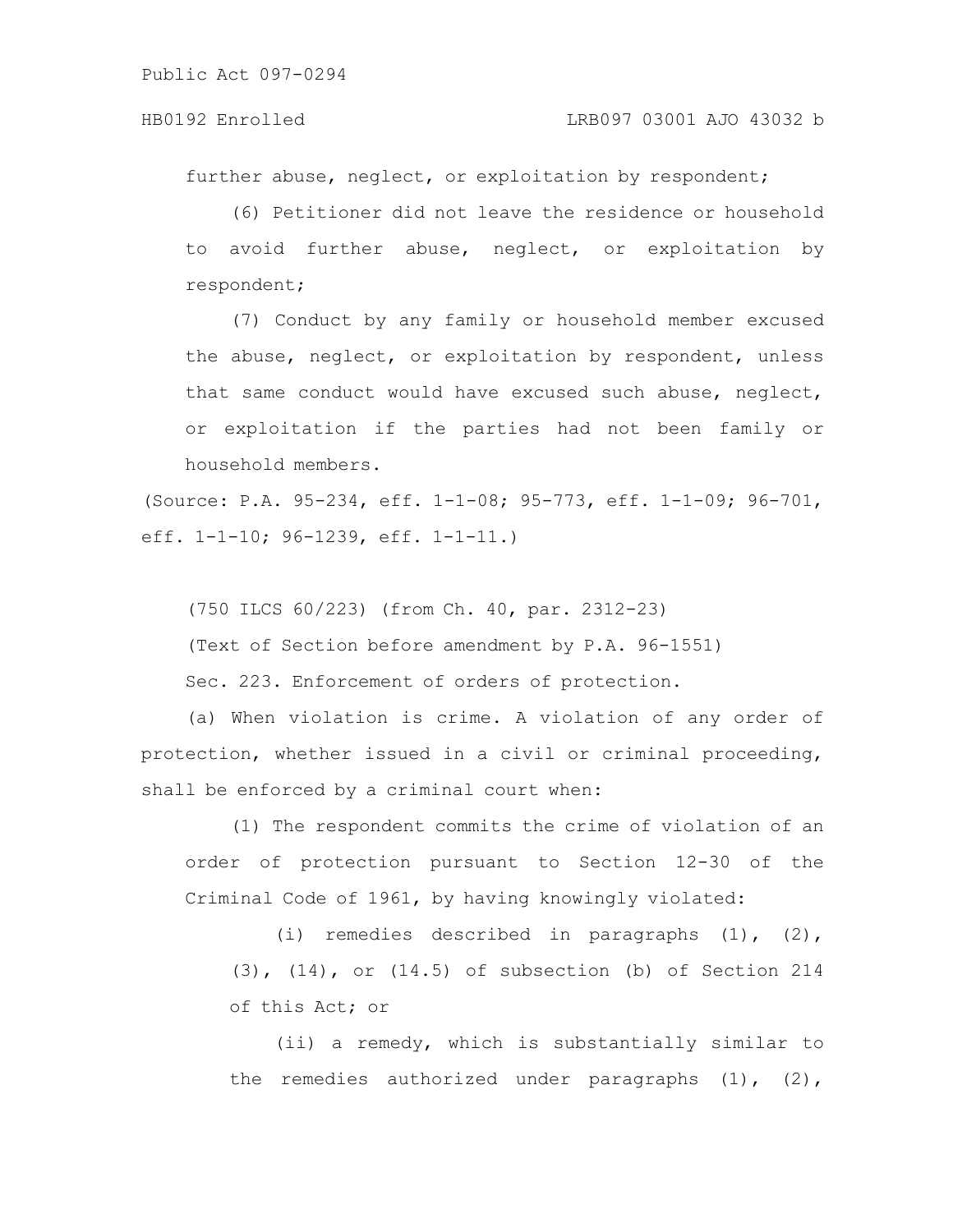(3), (14), and (14.5) of subsection (b) of Section 214 of this Act, in a valid order of protection which is authorized under the laws of another state, tribe, or United States territory; or

(iii) any other remedy when the act constitutes a crime against the protected parties as defined by the Criminal Code of 1961.

Prosecution for a violation of an order of protection shall not bar concurrent prosecution for any other crime, including any crime that may have been committed at the time of the violation of the order of protection; or

(2) The respondent commits the crime of child abduction pursuant to Section 10-5 of the Criminal Code of 1961, by having knowingly violated:

(i) remedies described in paragraphs (5), (6) or (8) of subsection (b) of Section 214 of this Act; or

(ii) a remedy, which is substantially similar to the remedies authorized under paragraphs (5), (6), or (8) of subsection (b) of Section 214 of this Act, in a valid order of protection which is authorized under the laws of another state, tribe, or United States territory.

(b) When violation is contempt of court. A violation of any valid Illinois order of protection, whether issued in a civil or criminal proceeding, may be enforced through civil or criminal contempt procedures, as appropriate, by any court with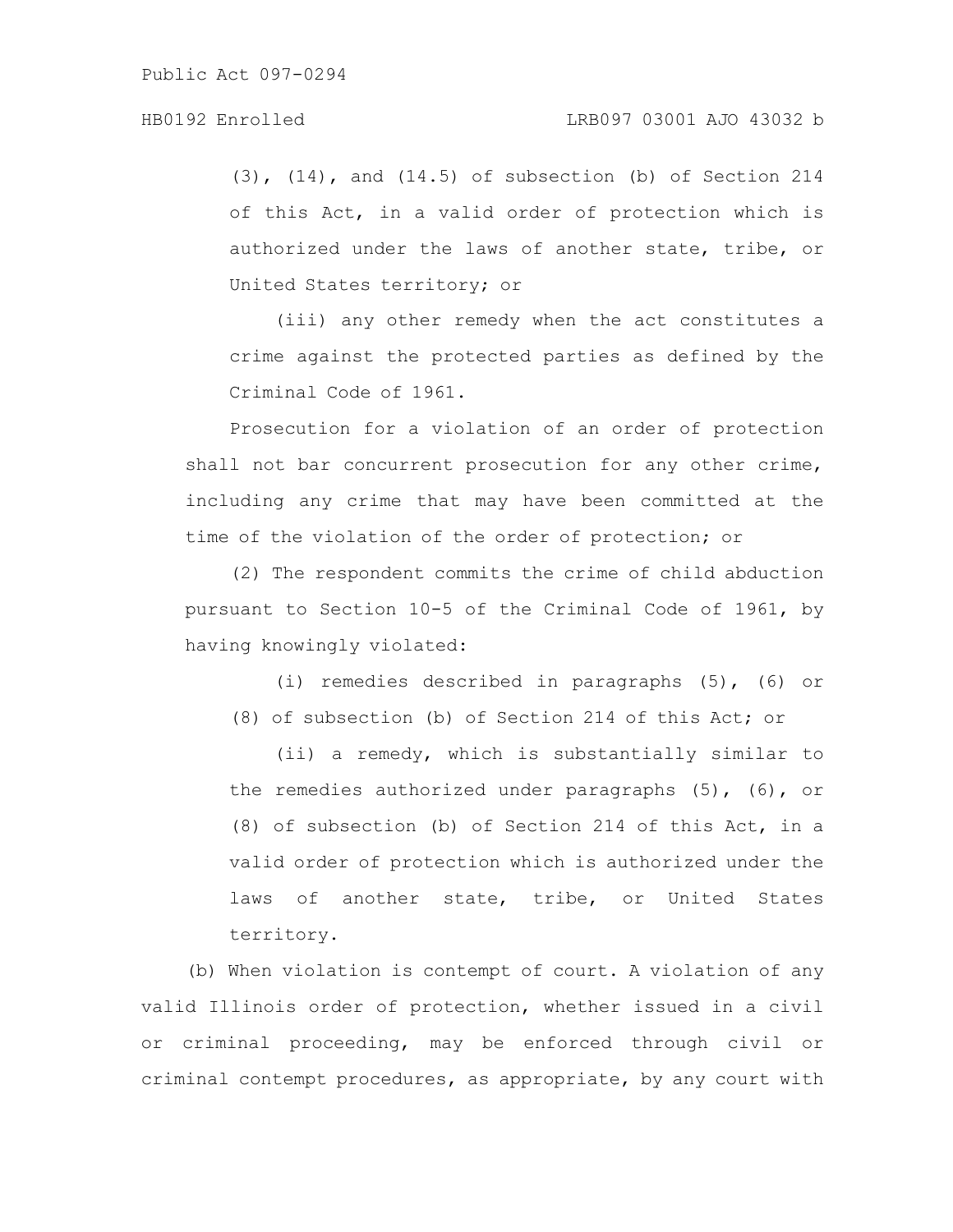# HB0192 Enrolled LRB097 03001 AJO 43032 b

jurisdiction, regardless where the act or acts which violated the order of protection were committed, to the extent consistent with the venue provisions of this Act. Nothing in this Act shall preclude any Illinois court from enforcing any valid order of protection issued in another state. Illinois courts may enforce orders of protection through both criminal prosecution and contempt proceedings, unless the action which is second in time is barred by collateral estoppel or the constitutional prohibition against double jeopardy.

(1) In a contempt proceeding where the petition for a rule to show cause sets forth facts evidencing an immediate danger that the respondent will flee the jurisdiction, conceal a child, or inflict physical abuse on the petitioner or minor children or on dependent adults in petitioner's care, the court may order the attachment of the respondent without prior service of the rule to show cause or the petition for a rule to show cause. Bond shall be set unless specifically denied in writing.

(2) A petition for a rule to show cause for violation of an order of protection shall be treated as an expedited proceeding.

(b-1) The court shall not hold a school district or private or non-public school or any of its employees in civil or criminal contempt unless the school district or private or non-public school has been allowed to intervene.

(b-2) The court may hold the parents, guardian, or legal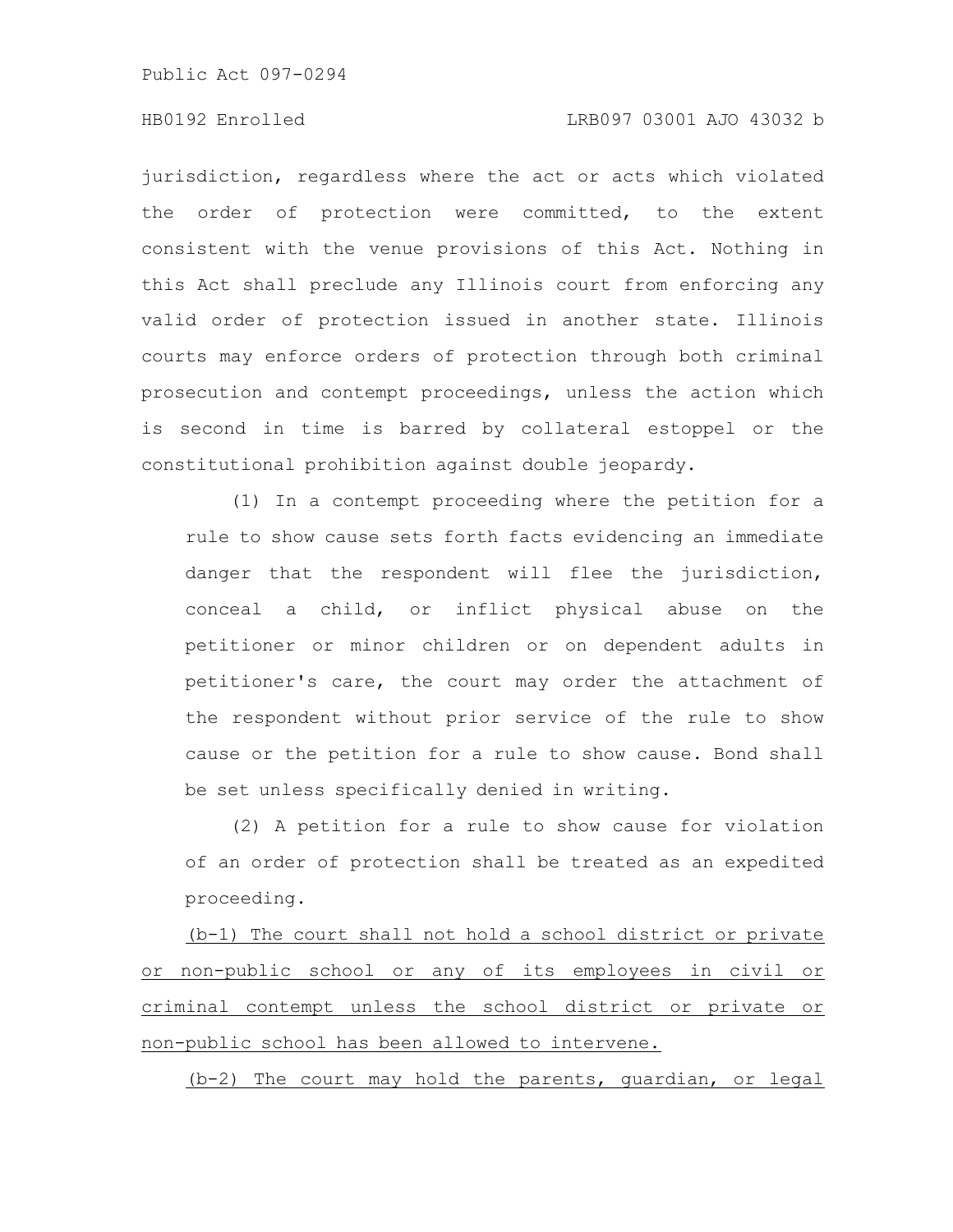custodian of a minor respondent in civil or criminal contempt for a violation of any provision of any order entered under this Act for conduct of the minor respondent in violation of this Act if the parents, guardian, or legal custodian directed, encouraged, or assisted the respondent minor in such conduct.

(c) Violation of custody or support orders. A violation of remedies described in paragraphs  $(5)$ ,  $(6)$ ,  $(8)$ , or  $(9)$  of subsection (b) of Section 214 of this Act may be enforced by any remedy provided by Section 611 of the Illinois Marriage and Dissolution of Marriage Act. The court may enforce any order for support issued under paragraph (12) of subsection (b) of Section 214 in the manner provided for under Parts V and VII of the Illinois Marriage and Dissolution of Marriage Act.

(d) Actual knowledge. An order of protection may be enforced pursuant to this Section if the respondent violates the order after the respondent has actual knowledge of its contents as shown through one of the following means:

(1) By service, delivery, or notice under Section 210.

(2) By notice under Section 210.1 or 211.

(3) By service of an order of protection under Section 222.

(4) By other means demonstrating actual knowledge of the contents of the order.

(e) The enforcement of an order of protection in civil or criminal court shall not be affected by either of the following: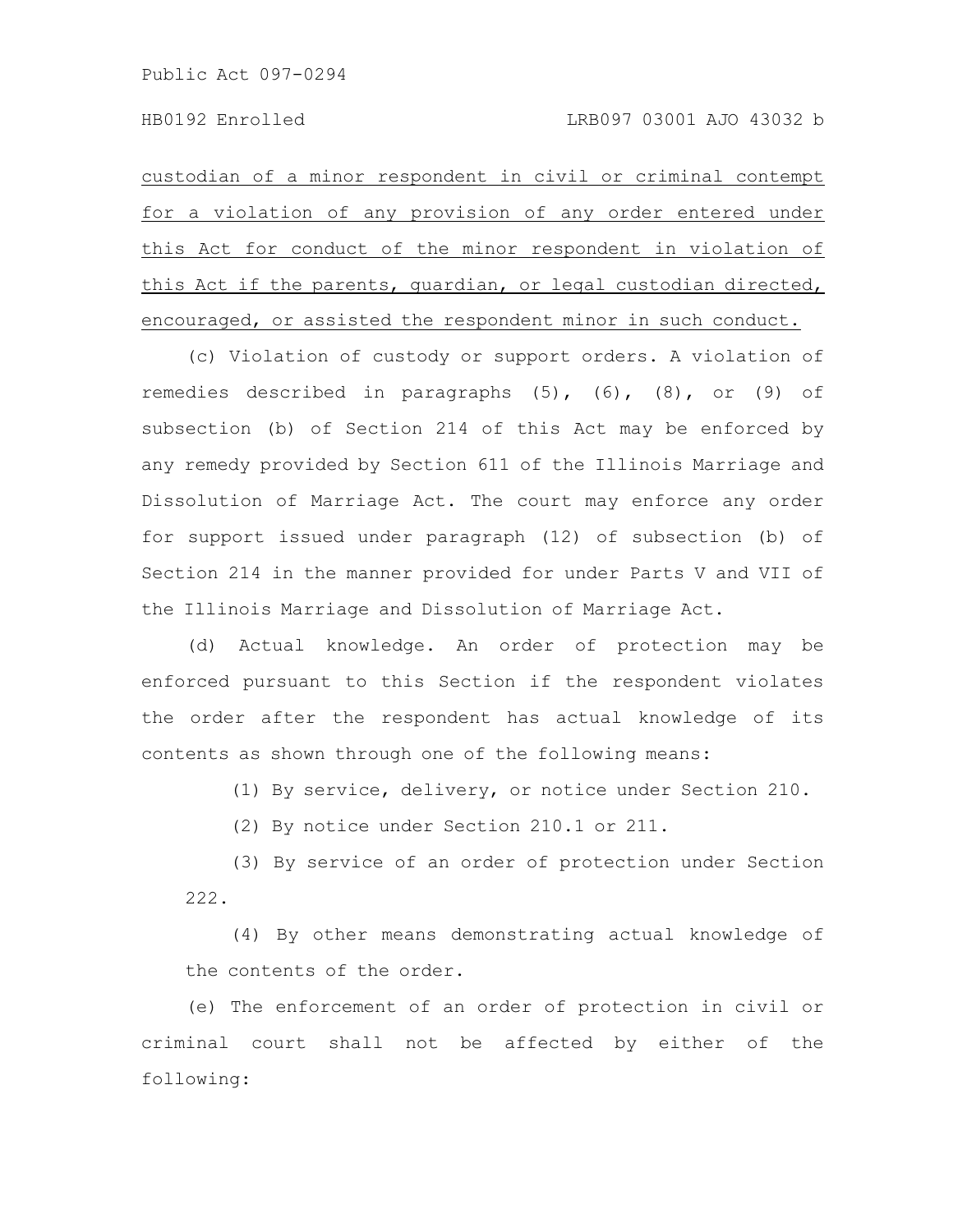# HB0192 Enrolled LRB097 03001 AJO 43032 b

(1) The existence of a separate, correlative order, entered under Section 215.

(2) Any finding or order entered in a conjoined criminal proceeding.

(f) Circumstances. The court, when determining whether or not a violation of an order of protection has occurred, shall not require physical manifestations of abuse on the person of the victim.

(g) Penalties.

(1) Except as provided in paragraph (3) of this subsection, where the court finds the commission of a crime or contempt of court under subsections (a) or (b) of this Section, the penalty shall be the penalty that generally applies in such criminal or contempt proceedings, and may include one or more of the following: incarceration, payment of restitution, a fine, payment of attorneys' fees and costs, or community service.

(2) The court shall hear and take into account evidence of any factors in aggravation or mitigation before deciding an appropriate penalty under paragraph (1) of this subsection.

(3) To the extent permitted by law, the court is encouraged to:

(i) increase the penalty for the knowing violation of any order of protection over any penalty previously imposed by any court for respondent's violation of any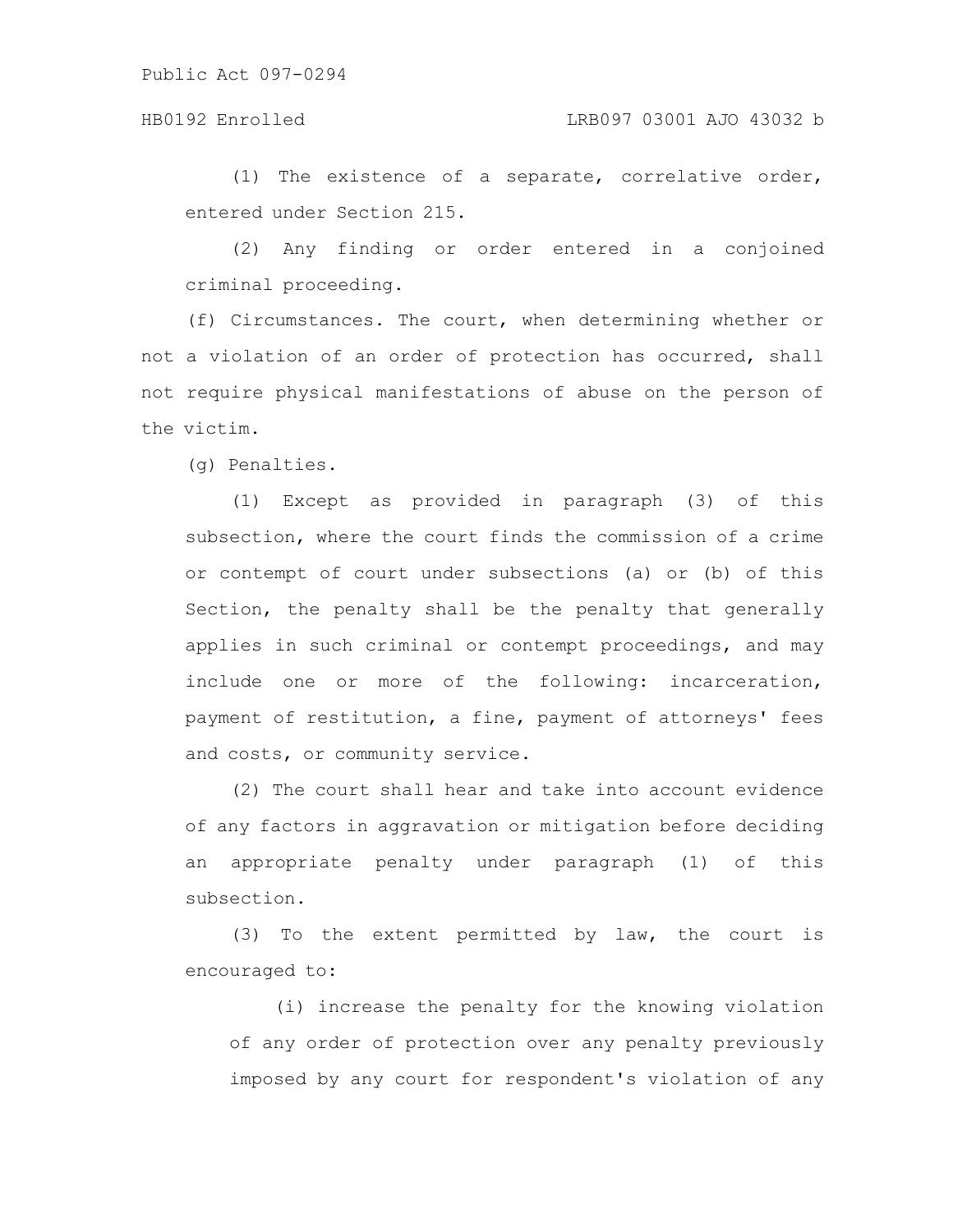order of protection or penal statute involving petitioner as victim and respondent as defendant;

(ii) impose a minimum penalty of 24 hours imprisonment for respondent's first violation of any order of protection; and

(iii) impose a minimum penalty of 48 hours imprisonment for respondent's second or subsequent violation of an order of protection

unless the court explicitly finds that an increased penalty or that period of imprisonment would be manifestly unjust.

(4) In addition to any other penalties imposed for a violation of an order of protection, a criminal court may consider evidence of any violations of an order of protection:

(i) to increase, revoke or modify the bail bond on an underlying criminal charge pursuant to Section 110-6 of the Code of Criminal Procedure of 1963;

(ii) to revoke or modify an order of probation, conditional discharge or supervision, pursuant to Section 5-6-4 of the Unified Code of Corrections;

(iii) to revoke or modify a sentence of periodic imprisonment, pursuant to Section 5-7-2 of the Unified Code of Corrections.

(5) In addition to any other penalties, the court shall impose an additional fine of \$20 as authorized by Section 5-9-1.11 of the Unified Code of Corrections upon any person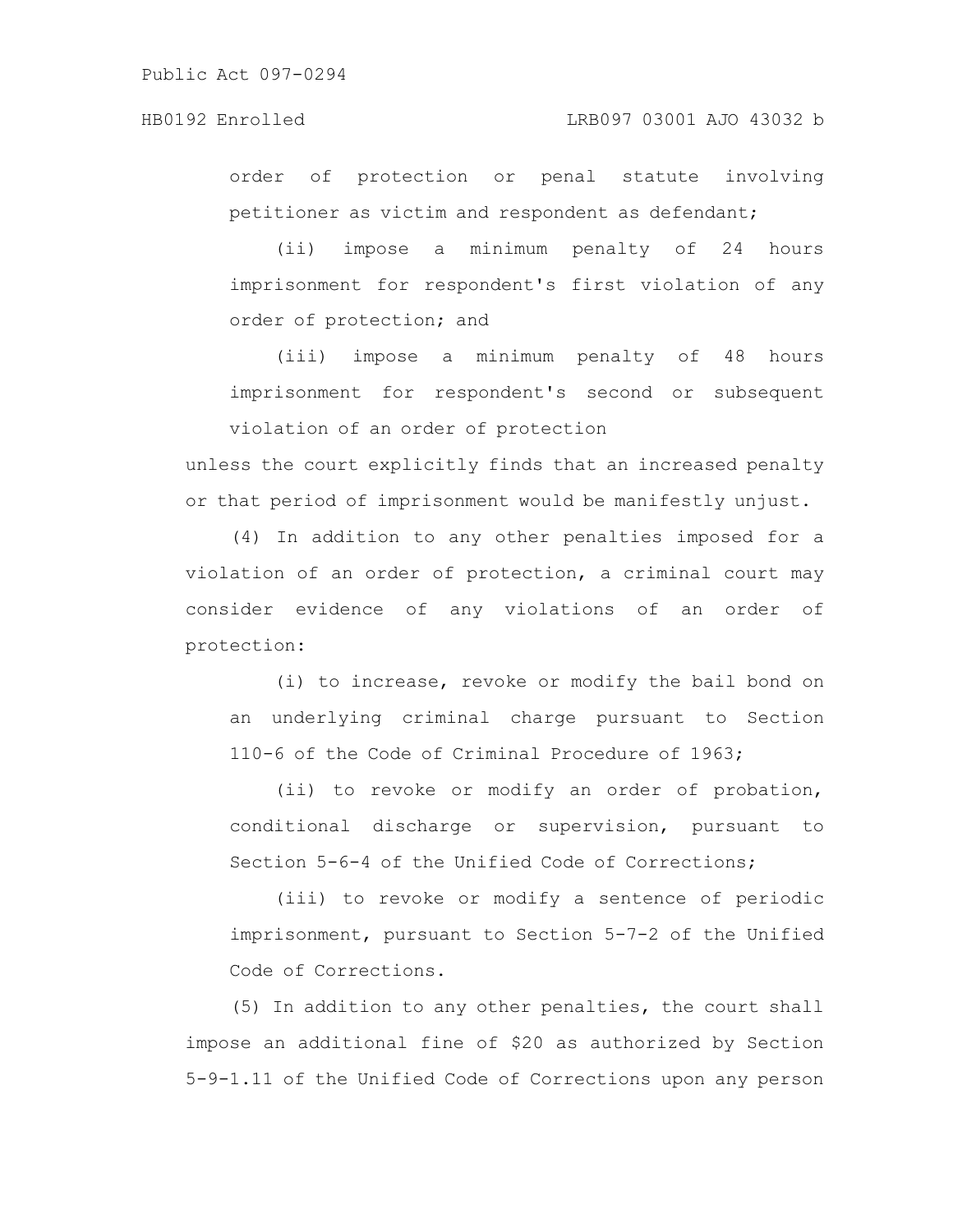convicted of or placed on supervision for a violation of an order of protection. The additional fine shall be imposed for each violation of this Section.

(Source: P.A. 95-331, eff. 8-21-07.)

(Text of Section after amendment by P.A. 96-1551)

Sec. 223. Enforcement of orders of protection.

(a) When violation is crime. A violation of any order of protection, whether issued in a civil or criminal proceeding, shall be enforced by a criminal court when:

(1) The respondent commits the crime of violation of an order of protection pursuant to Section 12-3.4 or 12-30 of the Criminal Code of 1961, by having knowingly violated:

(i) remedies described in paragraphs (1), (2), (3), (14), or (14.5) of subsection (b) of Section 214 of this Act; or

(ii) a remedy, which is substantially similar to the remedies authorized under paragraphs  $(1)$ ,  $(2)$ ,  $(3)$ ,  $(14)$ , and  $(14.5)$  of subsection (b) of Section 214 of this Act, in a valid order of protection which is authorized under the laws of another state, tribe, or United States territory; or

(iii) any other remedy when the act constitutes a crime against the protected parties as defined by the Criminal Code of 1961.

Prosecution for a violation of an order of protection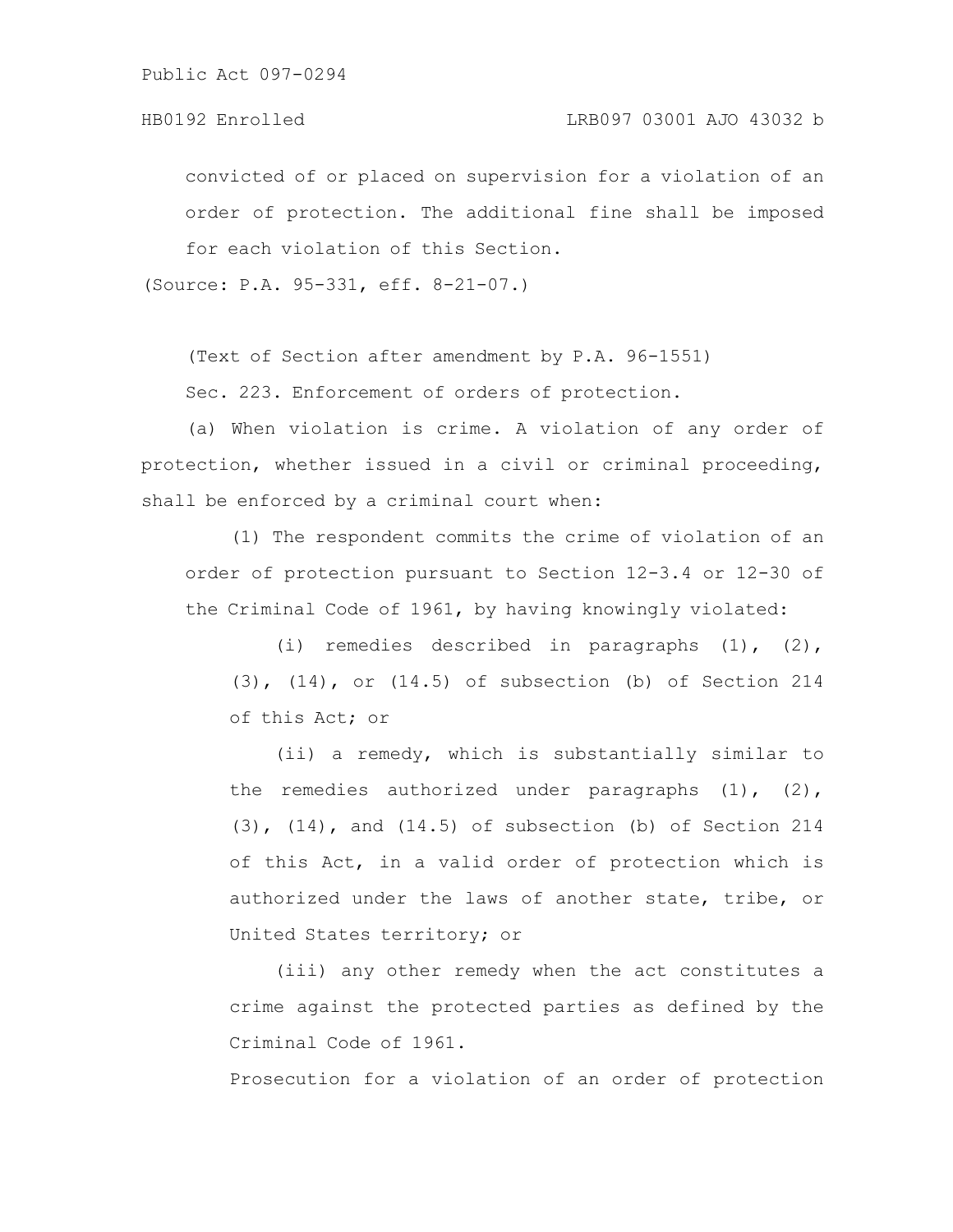shall not bar concurrent prosecution for any other crime, including any crime that may have been committed at the time of the violation of the order of protection; or

(2) The respondent commits the crime of child abduction pursuant to Section 10-5 of the Criminal Code of 1961, by having knowingly violated:

(i) remedies described in paragraphs (5), (6) or

(8) of subsection (b) of Section 214 of this Act; or

(ii) a remedy, which is substantially similar to the remedies authorized under paragraphs (5), (6), or (8) of subsection (b) of Section 214 of this Act, in a valid order of protection which is authorized under the laws of another state, tribe, or United States territory.

(b) When violation is contempt of court. A violation of any valid Illinois order of protection, whether issued in a civil or criminal proceeding, may be enforced through civil or criminal contempt procedures, as appropriate, by any court with jurisdiction, regardless where the act or acts which violated the order of protection were committed, to the extent consistent with the venue provisions of this Act. Nothing in this Act shall preclude any Illinois court from enforcing any valid order of protection issued in another state. Illinois courts may enforce orders of protection through both criminal prosecution and contempt proceedings, unless the action which is second in time is barred by collateral estoppel or the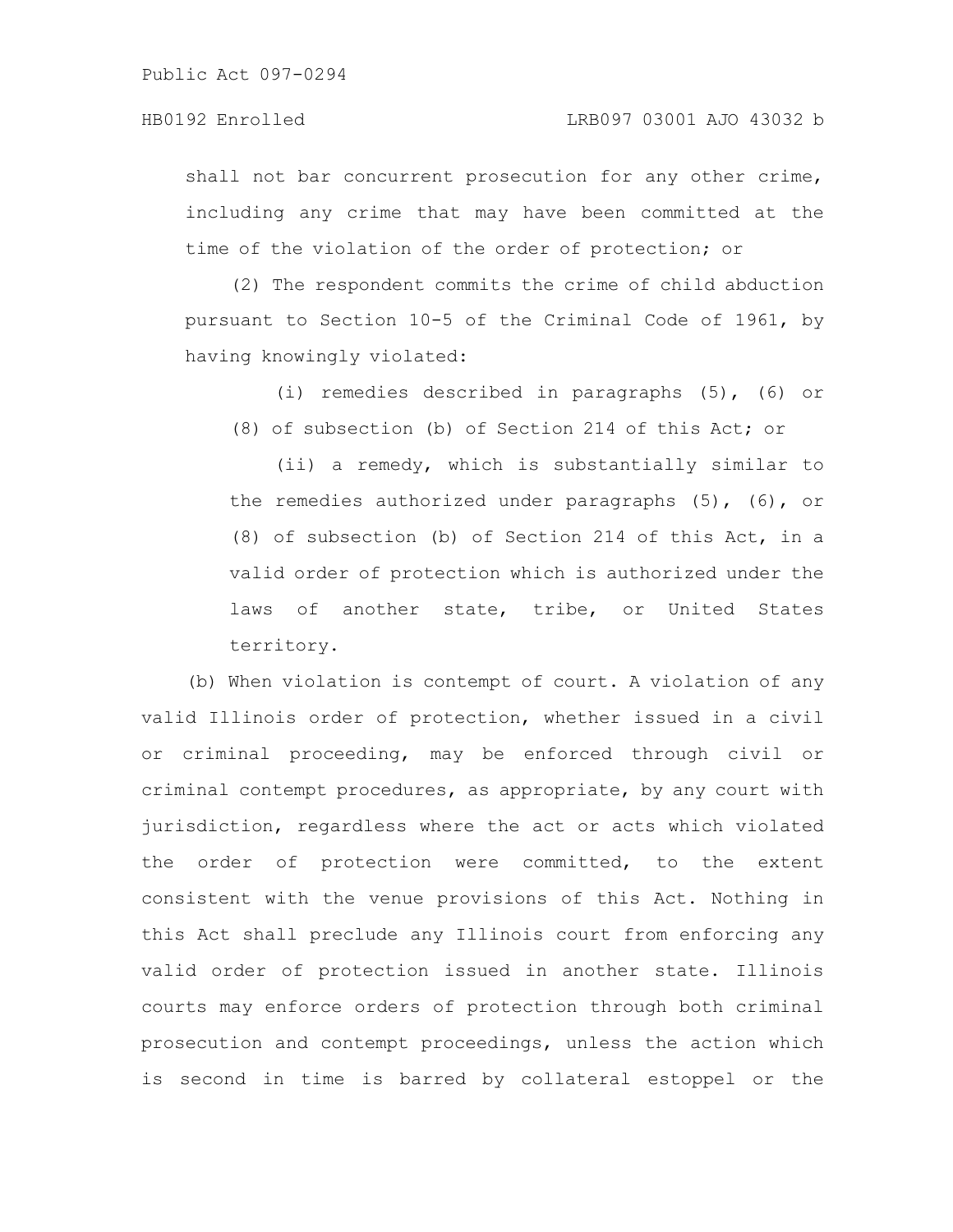constitutional prohibition against double jeopardy.

(1) In a contempt proceeding where the petition for a rule to show cause sets forth facts evidencing an immediate danger that the respondent will flee the jurisdiction, conceal a child, or inflict physical abuse on the petitioner or minor children or on dependent adults in petitioner's care, the court may order the attachment of the respondent without prior service of the rule to show cause or the petition for a rule to show cause. Bond shall be set unless specifically denied in writing.

(2) A petition for a rule to show cause for violation of an order of protection shall be treated as an expedited proceeding.

(b-1) The court shall not hold a school district or private or non-public school or any of its employees in civil or criminal contempt unless the school district or private or non-public school has been allowed to intervene.

(b-2) The court may hold the parents, guardian, or legal custodian of a minor respondent in civil or criminal contempt for a violation of any provision of any order entered under this Act for conduct of the minor respondent in violation of this Act if the parents, guardian, or legal custodian directed, encouraged, or assisted the respondent minor in such conduct.

(c) Violation of custody or support orders. A violation of remedies described in paragraphs (5), (6), (8), or (9) of subsection (b) of Section 214 of this Act may be enforced by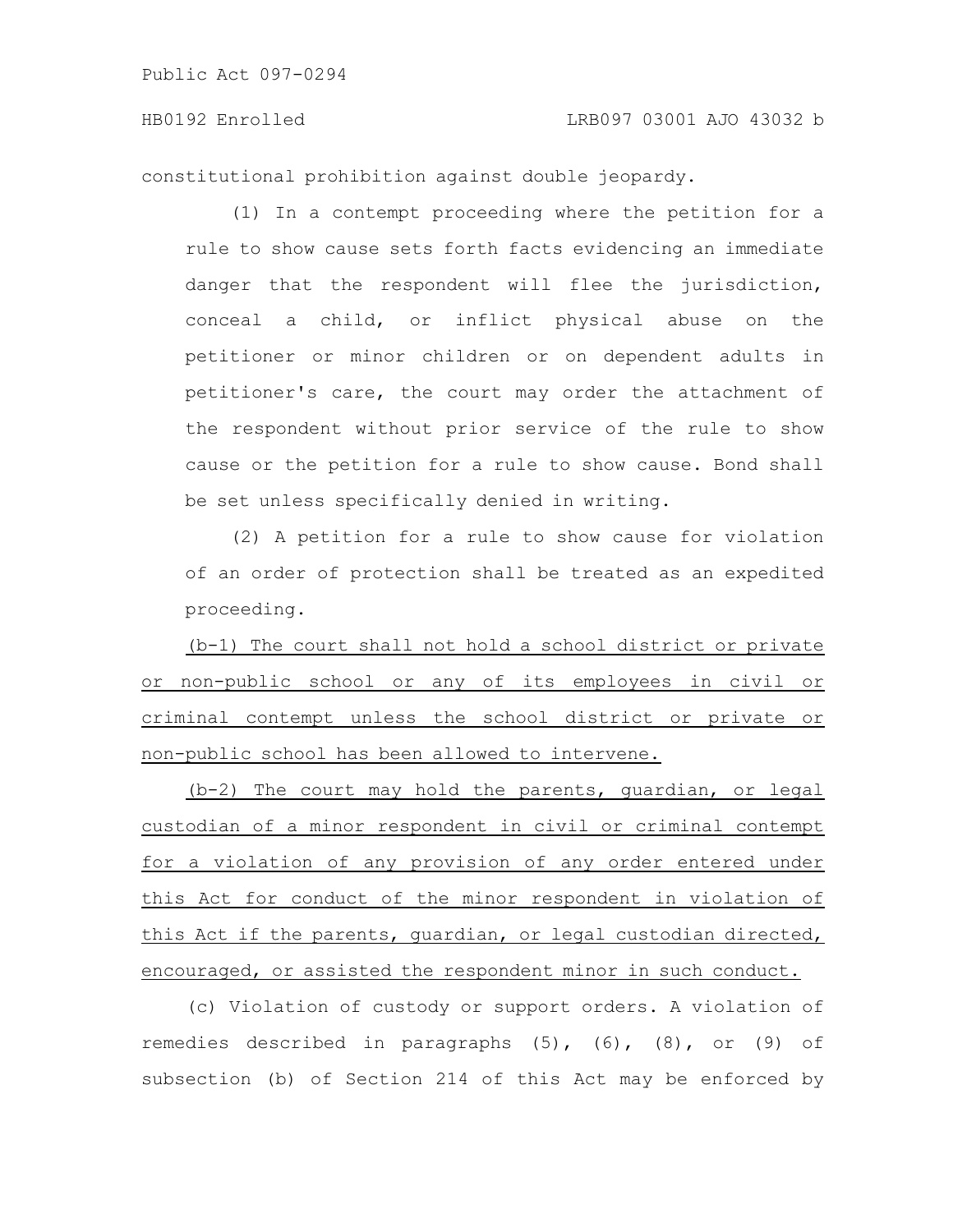any remedy provided by Section 611 of the Illinois Marriage and Dissolution of Marriage Act. The court may enforce any order for support issued under paragraph (12) of subsection (b) of Section 214 in the manner provided for under Parts V and VII of the Illinois Marriage and Dissolution of Marriage Act.

(d) Actual knowledge. An order of protection may be enforced pursuant to this Section if the respondent violates the order after the respondent has actual knowledge of its contents as shown through one of the following means:

(1) By service, delivery, or notice under Section 210.

(2) By notice under Section 210.1 or 211.

(3) By service of an order of protection under Section 222.

(4) By other means demonstrating actual knowledge of the contents of the order.

(e) The enforcement of an order of protection in civil or criminal court shall not be affected by either of the following:

(1) The existence of a separate, correlative order, entered under Section 215.

(2) Any finding or order entered in a conjoined criminal proceeding.

(f) Circumstances. The court, when determining whether or not a violation of an order of protection has occurred, shall not require physical manifestations of abuse on the person of the victim.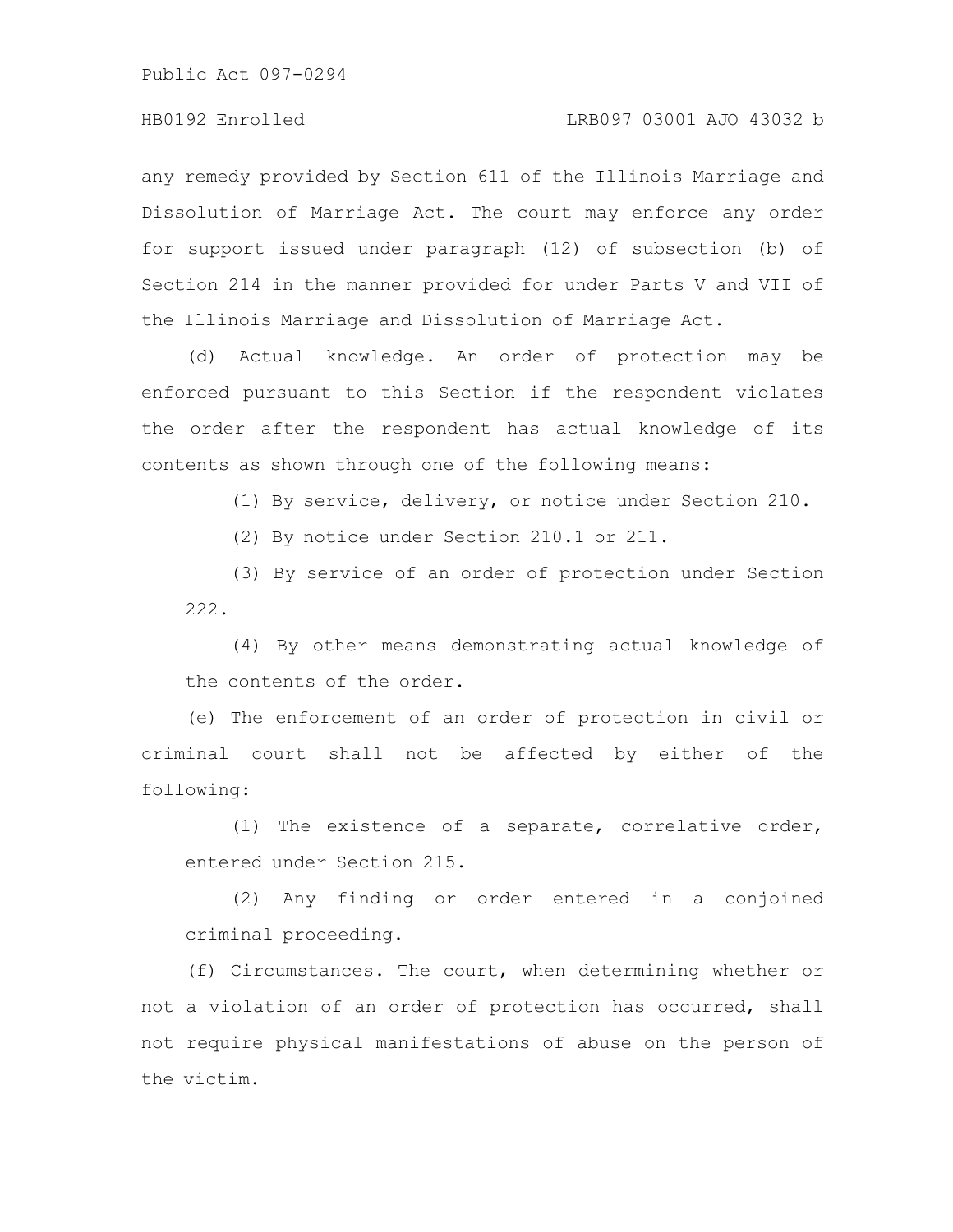### HB0192 Enrolled LRB097 03001 AJO 43032 b

(g) Penalties.

(1) Except as provided in paragraph (3) of this subsection, where the court finds the commission of a crime or contempt of court under subsections (a) or (b) of this Section, the penalty shall be the penalty that generally applies in such criminal or contempt proceedings, and may include one or more of the following: incarceration, payment of restitution, a fine, payment of attorneys' fees and costs, or community service.

(2) The court shall hear and take into account evidence of any factors in aggravation or mitigation before deciding an appropriate penalty under paragraph (1) of this subsection.

(3) To the extent permitted by law, the court is encouraged to:

(i) increase the penalty for the knowing violation of any order of protection over any penalty previously imposed by any court for respondent's violation of any order of protection or penal statute involving petitioner as victim and respondent as defendant;

(ii) impose a minimum penalty of 24 hours imprisonment for respondent's first violation of any order of protection; and

(iii) impose a minimum penalty of 48 hours imprisonment for respondent's second or subsequent violation of an order of protection